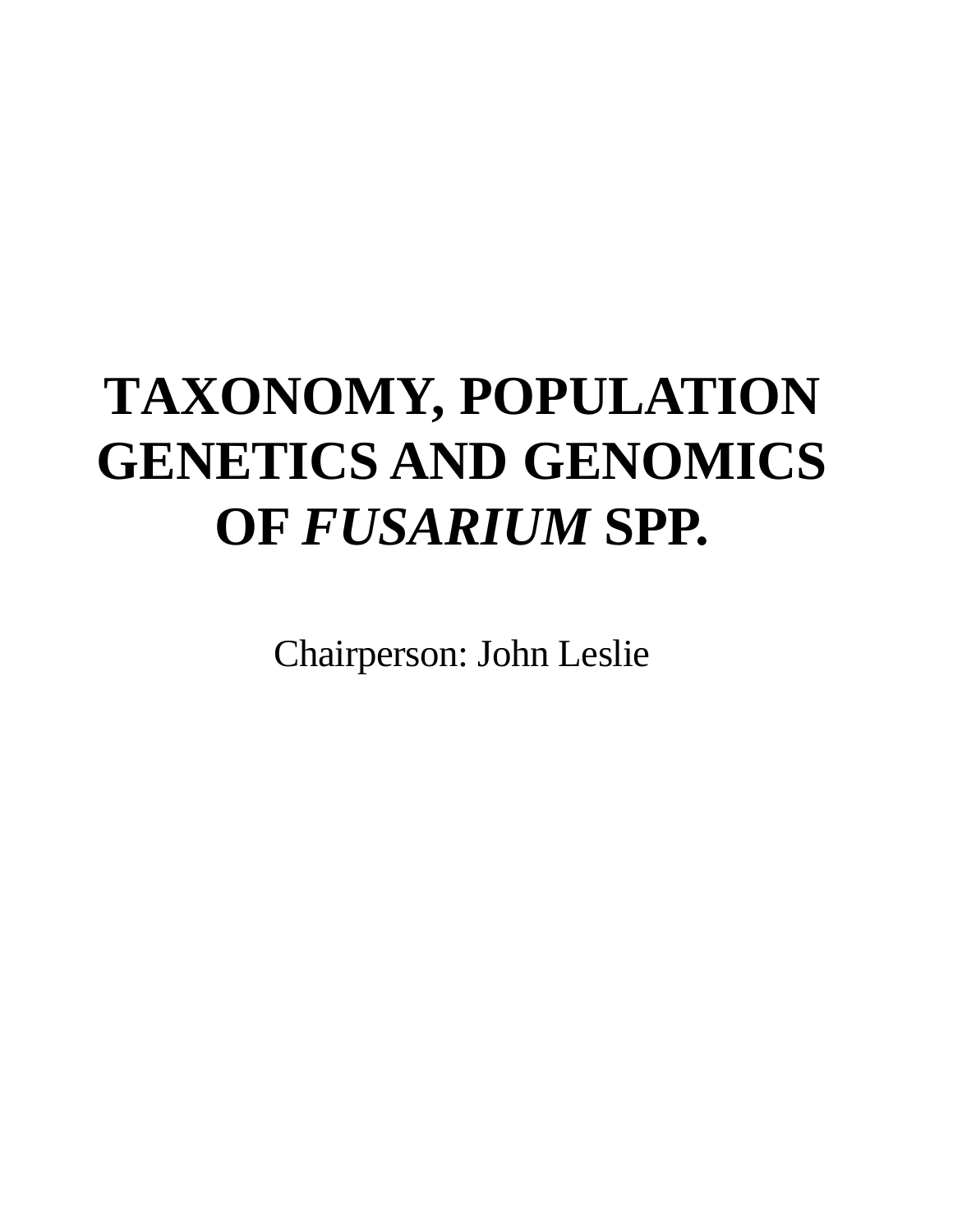# *FUSARIUM* GENOMICS ACTIVITIES IN THE AUSTRIAN GENOME PROGRAM GEN-AU G. Adam<sup>1\*</sup>, M. Peruci<sup>1</sup>, F. Berthiller<sup>2</sup>, R. Mitterbauer<sup>1</sup>, K. Wondrasch<sup>1</sup>, K. Brunner<sup>1,3</sup>, A. Czifersky<sup>1,3</sup>, J. Strauss<sup>1</sup>, R.L. Mach<sup>3</sup>, R. Schuhmacher<sup>2</sup>, R. Krska<sup>2</sup>, B. Poppenberger<sup>1</sup>, D. Lucyshyn<sup>1</sup>, U. Werner<sup>1</sup>, M.-T. Hauser<sup>1</sup>, U. Gueldener<sup>4</sup> and M. Lemmens<sup>5</sup>

<sup>1</sup>BOKU - University of Natural Resources and Applied Life Sciences, Department of Applied Plant Sciences and Plant Biotechnology, Institute of Applied Genetics and Cell Biology, Vienna, Austria; <sup>2</sup>BOKU - University of Natural Resources and Applied Life Sciences, Department IFA-Tulln, Center for Analytical Chemistry, Tulln, Austria; <sup>3</sup>Vienna University of Technology, Institute of Chemical Technology, Division Gene Technology and Applied Biochemistry, Vienna, Austria; <sup>4</sup>MIPS-Munich Information Center on Protein Sequences, GSF - National Research Center for Environment and Health, Neuherberg, Germany; and <sup>5</sup>BOKU - University of Natural Resources and Applied Life Sciences, Department IFA-Tulln, Plant Production Biotechnology, Tulln, Austria \*Corresponding Author: PH: 0043-1-36006-6380; E-mail: gerhard.adam@boku.ac.at

#### **OBJECTIVES**

Our working hypothesis is that *Fusarium graminearum* is able to overcome host resistance by producing small molecules suppressing defense gene expression. We intend to utilize the tools of genomics to identify fungal virulence factors and to use the knowledge gained to search for plant resistance mechanism which are able to at least partly antagonize the fungal virulence factors. The improved understanding of the interaction between plant and pathogen should be utilized for development of new chemical control strategies, development of new screening and selection tools for breeders, and in biotechnological approaches aiming to improve *Fusarium* resistance.

### **INTRODUCTION**

In 2002 the Austrian Federal Ministry for Education, Science and Culture has established the national genome program GEN-AU (http://www.gen-au.at/). In the pilot project FUSARIUM (coordinated by G. Adam) an interdisciplinary team of researchers from BOKU and IFA Tulln, the TU Vienna, the Austrian Research Center Seibersdorf (ARCS) and from the wheat breeding company Saatzucht Donau (SZD) found together to approach the Fusarium head blight problem.

### **MATERIAL AND METHODS**

As a first step towards the goal to get new insights into fungal virulence mechanisms by using the tools of genomics, we have supported the development of the *Fusarium graminearum* genome database by the subcontractor MIPS (http://mips.gsf.de/genre/proj/ fusarium/). Several team members are involved in efforts to improve the available tools for functional genomics of *Fusarium* (e.g. repeated gene disruption using the Cre/lox system). Changes in the metabolite spectrum of *Fusarium* gene disruptions were characterized using HPLC-MS/MS techniques. Model organisms like yeast and *Arabidopsis thaliana* were used to characterize and identify toxin resistance mechanisms and to clone detoxification genes.

### **RESULTS AND DISCUSSION**

As a first successful example we have identified a gene from the model plant *A. thaliana* encoding a UDPglucosyltransferase, which is able to detoxify the known *Fusarium* virulence factor deoxynivalenol (Poppenberger *et al*., 2003). DON-glucoside is also formed in wheat (*Dall'Asta et al., 2004*), and this detoxification reaction seems to be a very important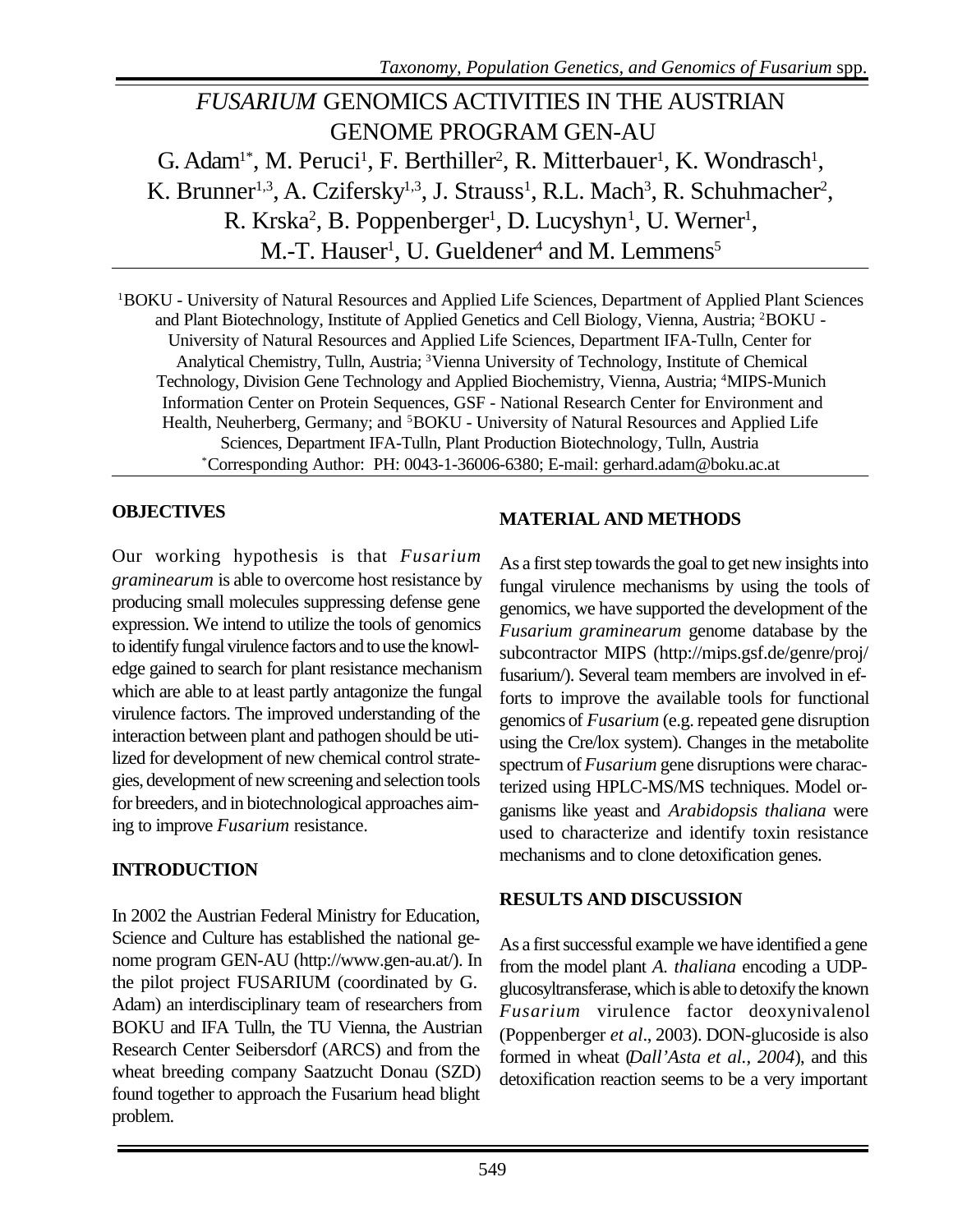resistance mechanism against *Fusarium* also in wheat (see contribution of M. Lemmens).

In collaboration with Prof. F. Trail (Michigan State University) we are currently investigating the effect of disruption of individual polyketide synthase (PKS) genes on virulence of *F. graminearum* and on its metabolite spectrum. Preliminary results suggest that inactivation of a PKS gene necessary for zearalenone (ZON) production leads to a moderate reduction in aggressiveness of the mutant on wheat heads. We have investigated the effect of ZON on the model plant *Arabidopsis thaliana*. Results of Affymetrix microarray experiments and characterization of signal transduction mutants indicate that ZON represses genes encoding proteins involved in cell wall modification/reinforcement, most likely by interfering with the ethylene signaling pathway. We have identified an *Arabiodpsis* gene encoding a UDP glucosyltransferase inactivating zearalenone (Poppenberger *et al*., in preparation).

We have furthermore identified a *Fusarium* ZON detoxification gene which seems to play a role in self protection (Mitterbauer *et al*., in preparation). Inactivation of the predicted sulfotransferase gene leads to loss of production of ZON and ZON-sulfate.

One result supporting the suppressor hypothesis is the recent identification of a new virulence gene. Deletion of this gene leads to highly pleiotropic changes in the metabolite spectrum of *F. graminearum* and a nearly complete loss in the ability to cause disease. We are currently working on the development of a bioassay allowing high throughput screening for inhibitors of this potential target for *Fusarium* control.

### **ACKNOWLEDGEMENT**

This work was supported by the Austrian genome program GEN-AU. We thank Prof. Frances Trail (MSU) for providing PKS gene disruption strains.

### **REFERENCES**

Poppenberger, B., Berthiller, F., Lucyshyn, D., Sieberer, T., Schuhmacher, R., Krska, R., Kuchler, K., Glössl, J., Luschnig, C., and Adam, G. 2003. Detoxification of the Fusarium mycotoxin deoxynivalenol by a UDP-glucosyltransferase from *Arabidopsis thaliana*. J. Biol. Chem. 278:47905-47914.

Dall'Asta, C., Berthiller, F., Schuhmacher, R., Adam, G., Lemmens, M., and Krska, R. 2004. DON-glycosides: characterisation of synthesis products and screening for their occurrence in DON-treated wheat samples. Mycotoxin Research (in press)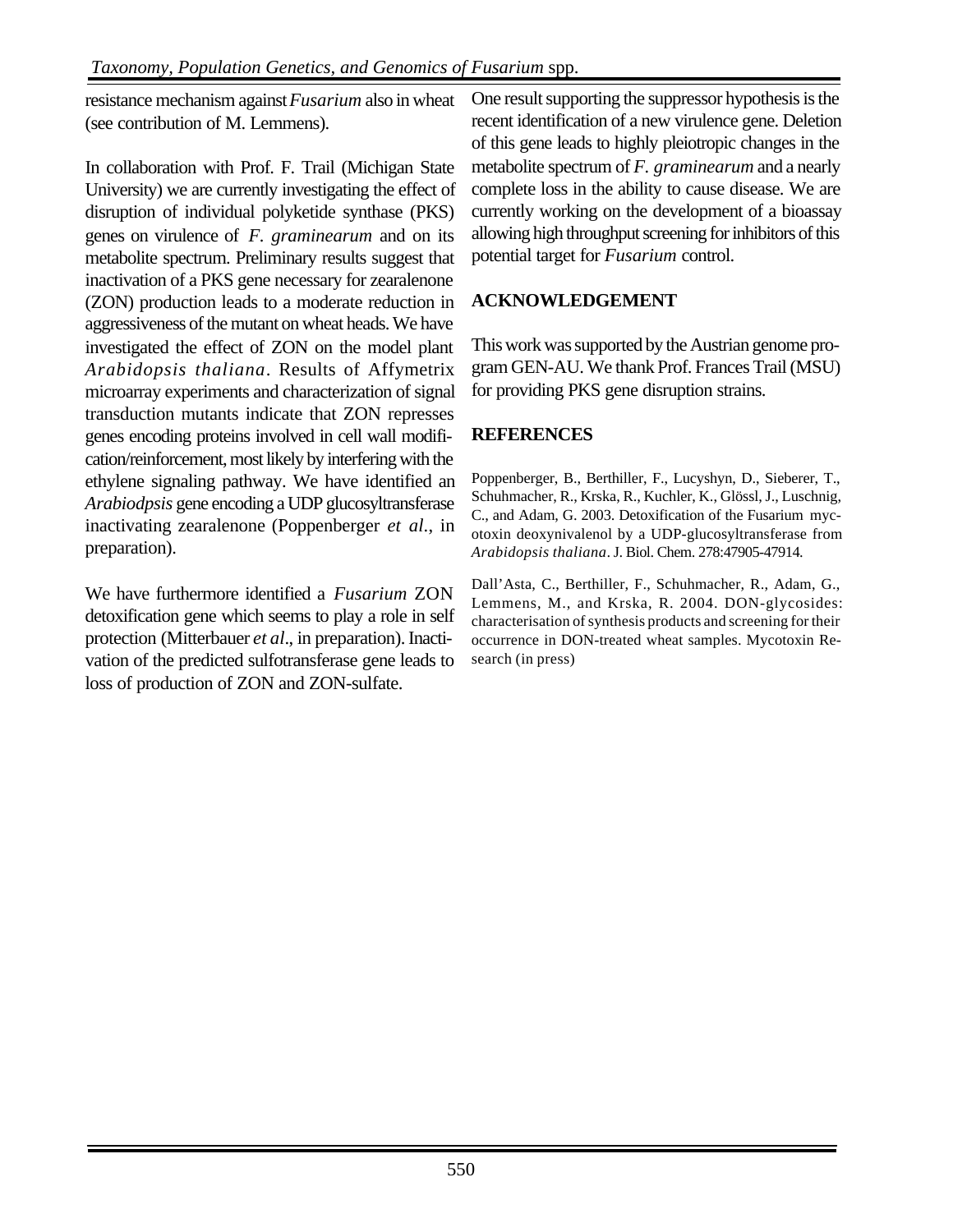# DNA CHIP FOR MONITORING EXPRESSION OF *FUSARIUM SPP*. SECONDARY METABOLITES IN CEREALS Johan Åhman<sup>1\*</sup>, Kim Holmstrøm<sup>2</sup>, Pernille Skouboe<sup>2</sup> and Henriette Giese<sup>1</sup>

<sup>1</sup>The Royal Veterinary and Agricultural University, Department of Ecology and Molecular Biology, Section of Genetics and Microbiology, Thorvaldsensvej 40, DK-1871 Frederiksberg C, C openhagen, Denmark; and <sup>2</sup>Bioneer A/S, Kogle Allé 2, 2970 Hørsholm, Denmark \*Corresponding Author: PH: 4535282604; E-mail: jaa@kvl.dk

### **ABSTRACT**

We have developed a DNA chip to facilitate expression studies of genes involved in the synthesis of secondary metabolites in *Fusarium graminearum* and related species. The genome sequence from *F. graminearum* was used to design a PCR probe that corresponds to 9 genes from the trichothecene cluster, 8 ABC transporters, 15 polyketid synthases, 21 peptidsynthetases, and 6 genes from the aurofusarin cluster. As an internal standard for fungal growth, probes corresponding to the constitutive expressed genes, b-tubulin and glyceraldehydes-3-phosphate, gpd, were generated. The DNA chips were spotted using a Genetix Q-pix Robot (contact spotting) and scanned using a ArrayWoRx scanner (Applied Prescision Inc.). The chip design included one replication of the target genes and several copies of the internal standards.

Secondary metabolites are expressed relatively late in the fungal life cycle and under stress. Some of these substances have a detrimental effect on the quality of RNA and the amounts that can be purified. Contaminating compounds or degradation of RNA prepared from older cultures has resulted in a lowered efficiency of the incorporation of Cy3/Cy5. Several different methods are tested to overcome this problem. Analyses of aurofusarin deficient mutants indicate that this pigment may in part be responsible for the problem. Preliminary results from comparison of 3 different *F. culmorum* isolates showed a significant difference in the regulation of two ABC transporters and *Tri*101 (trichothecene 3-O-acetyl transferase). To determine how gene expression correlates to the presence of secondary metabolites a time series experiment using *F. culmorum* is performed. The trichothecenes are analysed by HPLC and the expression profile of the *tri* genes determined by DNA chip analyses. To increase the sensitivity of the assay allowing the use of smaller amounts of RNA from infected plant material a Gensisphere 3DNA array 900™ kit is tested.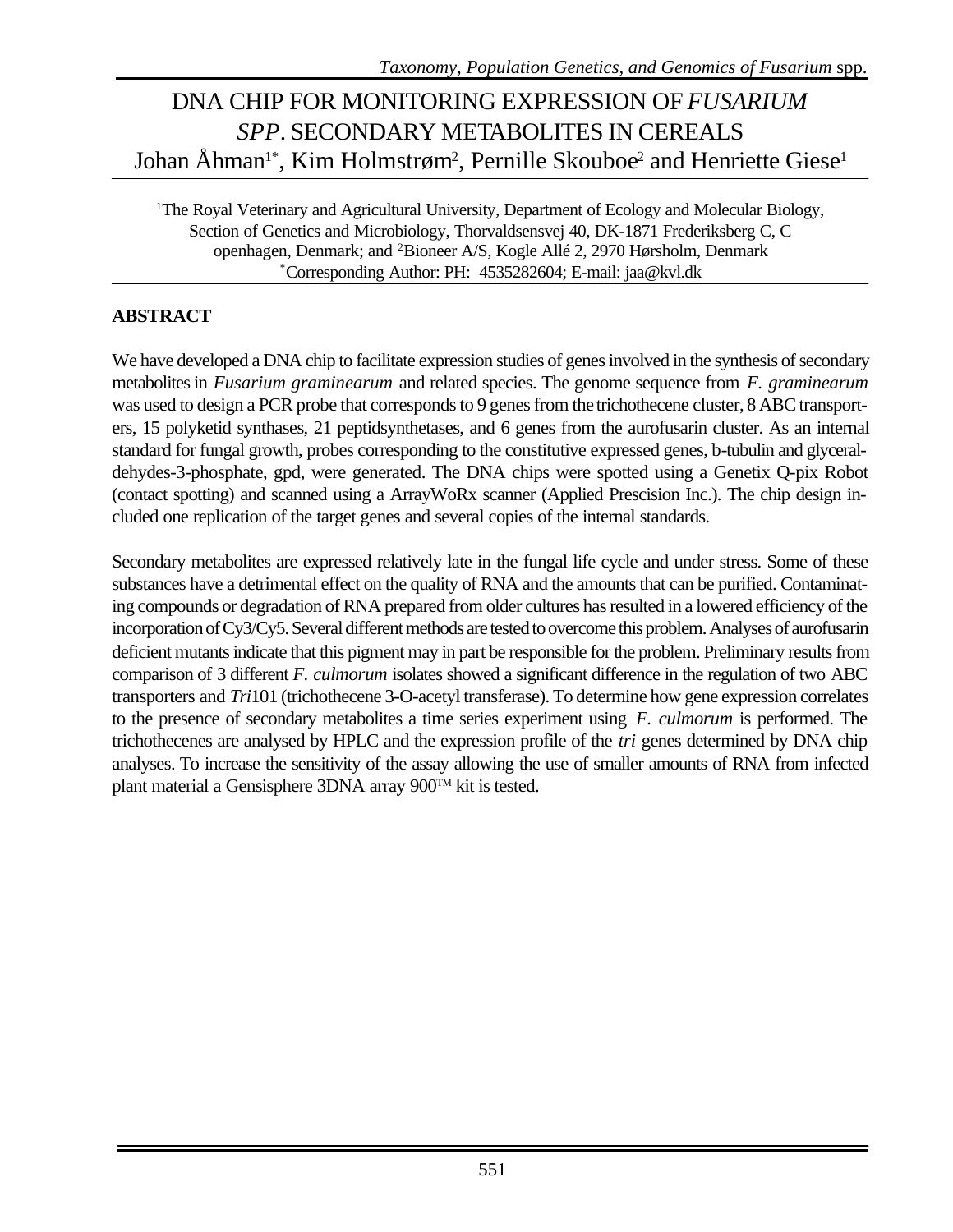### FUNCTIONALANALYSIS OF TRICHOTHECENE BIOSYNTHETIC GENES VIA HETEROLOGOUS EXPRESSION IN ATRICHOTHECENE-NONPRODUCING *FUSARIUM* SPECIES N.J. Alexander<sup>1\*</sup>, S.P. McCormick<sup>1</sup>, R.H. Proctor<sup>1</sup> and L.J. Harris<sup>2</sup>

<sup>1</sup>Mycotoxin Research Unit, NCAUR/USDA, 1815 N. University St. Peoria, IL 61604; and <sup>2</sup>Bioproducts & Bioprocesses, Agriculture & Agri-Food Canada, Eastern Cereal and Oilseed Research Centre, Ottawa, ON, K1A0C6, Canada \*Corresponding Author: PH: (309) 681-6295; E-mail: alexannj@ncaur.usda.gov

### **ABSTRACT**

The biosynthesis of trichothecene mycotoxins by *Fusarium sporotrichioides* and *F. graminearum* involves a complex biochemical pathway that begins with the cyclization of farnesyl pyrophosphate to the sesquiterpene hydrocarbon trichodiene and continues with multiple oxygenation, cyclization and esterification reactions. While almost all of the steps in the pathway have been identified, there are still some questions regarding gene function, particularly of several of the P450 enzymes involved in the oxygenation steps. In previous studies using *F. sporotrichioides*, disruption of the P450 monooxygenase-encoding gene *Tri4* blocked trichothecene production and led to the accumulation of trichodiene. Therefore, trichodiene is the likely substrate of the TRI4 protein. To further elucidate the function of the TRI4 protein, we heterologously expressed the *F. graminearum Tri4* (*FgTri4*) in *F. verticillioides*, which does not produce trichothecenes. Transgenic *F. verticillioides* carrying *FgTri4* under the control of a fumonisin biosynthetic gene (*FUM8*) promoter converted exogenous trichodiene to isotrichodermin. Conversion of trichodiene to isotrichodermin requires seven steps. Previous studies indicate that two of these reactions are non-enzymatic, and feeding studies done here indicate that wild-type *F. verticillioides* can convert isotrichodermol to isotrichodermin. Thus, the remaining four oxygenation reactions required for the conversion of trichodiene to isotrichotriol must be catalyzed by the TRI4 protein, suggesting that it is a multifunctional monooxygenase. Using a similar strategy, we analyzed the expression of FgTRI1 and FsTRI1. We have shown the usefulness of using a transgenic expression system to determine function of unknown genes which should be helpful in analyzing the many genes that are being identified in genomic projects.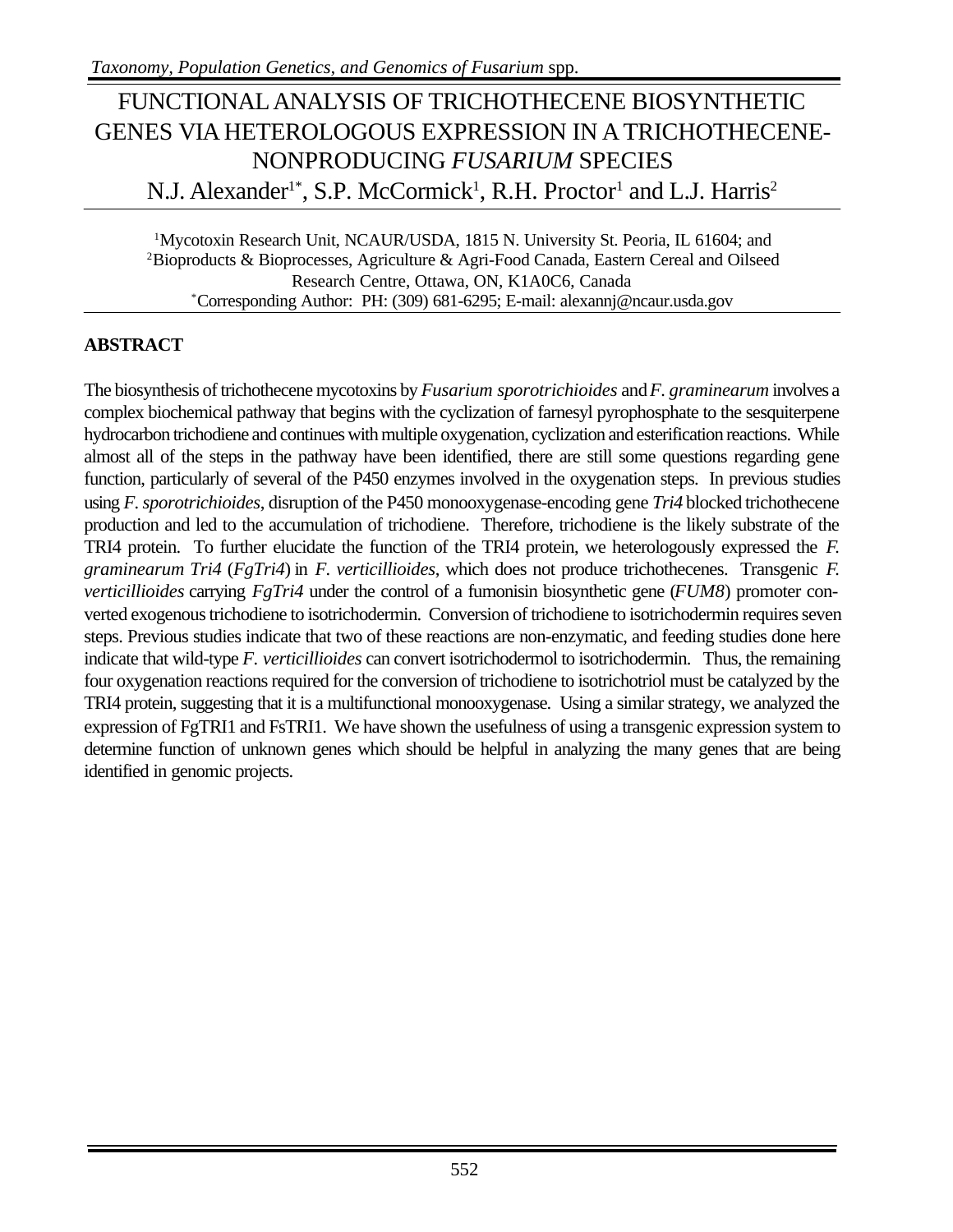# MONITORING OF FHB USING PCR FOR QUALITATIVE AND QUANTITATIVE DETECTION OF *FUSARIUM* SPP A. Bauer\* , L. Seigner, P. Büttner and H. Tischner

Bavarian State Research Center of Agriculture; Institute for Plant Protection, Lange Point 10, D-85354 Freising-Weihenstephan, Germany \*Corresponding Author: PH: 498161/71-5678; E-mail: Astrid.Bauer@LfL.bayern.de

### **ABSTRACT**

Since the 1990ies Fusarium head blight (FHB) and the resulting mycotoxin (mainly DON) contamination of the crops are a great problem in winter wheat production in Bavaria. Main objective is to elaborate a forecasting system for FHB and DON production based on the correlation of actual epidemiological data gained in the field and the corresponding meteorological parameters captured by weather stations in spatial proximity. As a first step in our project field trials using *Fusarium graminearum* infected maize stubbles as inoculum were conducted in 2004. Two different cultivars of winter wheat were planted at two different locations and the development of FHB was monitored throughout the growing period. Samples were taken two times a week. For qualitative and quantitative determination of *Fusarium* in these samples PCR-based methods were elaborated. For the quantitative approach realtime PCR using SYBR green and Taqman ® probes are chosen. First results with the newly designed primers and probes are shown. As a prerequisite for the risk assessment of DON production in a next step a test for expression of the tri 5 gene, coding for the key enzyme in the production of thrichothecene mycotoxins, is to be established.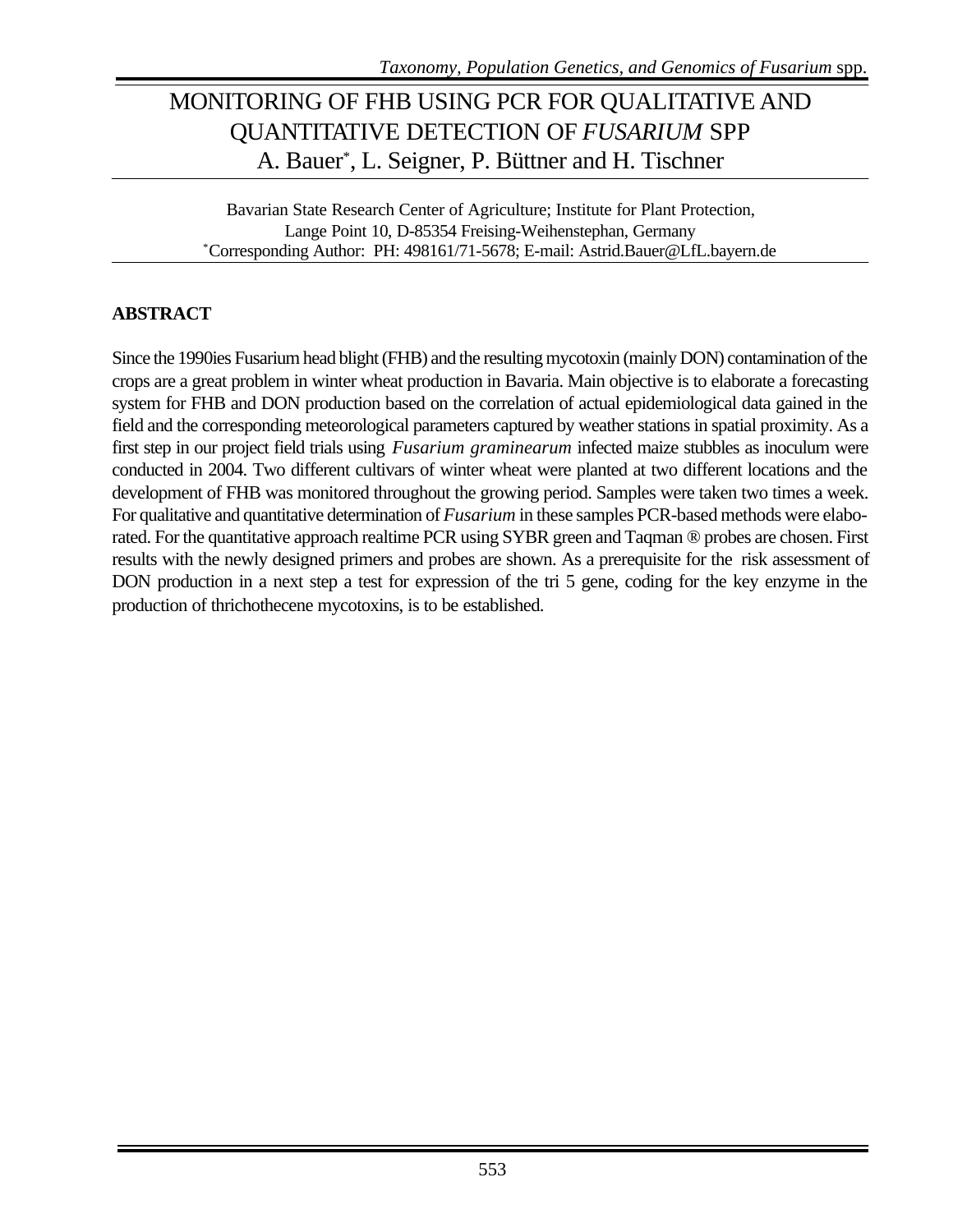### CROSS FERTILITY OF *GIBBERELLA ZEAE* R.L. Bowden<sup>1\*</sup>, J.F. Leslie<sup>2</sup>, Jungkwan Lee<sup>2</sup> and Yin-Won Lee<sup>3</sup>

USDA-ARS Plant Science and Entomology Research Unit, Manhattan, KS, USA; Department of Plant Pathology, Kansas State University, Manhattan, KS, USA; and School of Agricultural Biotechnology, Seoul National University, Seoul, Korea \*Corresponding Author: PH: (785) 532-2368; E-mail: rbowden@ksu.edu

#### **ABSTRACT**

O'Donnell *et al.* (2000) divided *Gibberella zeae* into seven phylogenetic lineages and this was extended to eight lineages by Ward et al. (2002). Recently, the lineages were extended to nine and given species rank by O'Donnell et al. (2004). Bowden and Leslie (1999) had previously shown cross fertility between some strains later placed in different species in the *Gibberella zeae* clade by O'Donnell et al. The objective of this study was to estimate the potential for genetic exchange between these lineages or species by quantifying cross fertility in the laboratory. Crosses were conducted on carrot agar as described by Bowden and Leslie (1999). Three strains of *G. zeae* lineage 7 with an insertion in the *MAT1-2* locus that renders them heterothallic were used as females (Lee et al., 2003). Standardized suspensions of macroconidia from strains of each of the nine lineages were used as males to fertilize the females. At least two male strains were used for each lineage except lineage 1. On day 10 after fertilization, carrot agar plates were inverted in a 40 cm spore settling tower made of 10 cm PVC pipe. Fertility was measured by counting ascospores deposited overnight on water agar plates at the bottom of the spore settling tower. Homothallic cultures and unfertilized heterothallic strains served as controls. Cross fertility was highly variable and differed for the three female strains. All males from all lineages produced viable progeny with at least one lineage 7 female strain. Individual pairings of lineage 7 females with males of lineages 1, 4, 5, 6, and 9 showed fertility levels comparable to lineage 7 x 7 crosses. Pairings with representatives of lineages 2, 3, and 8 are in progress. No evidence for consistent fertility barriers between the lineages (or species) of O'Donnell et al. (2004) and lineage 7 has been found.

#### **REFERENCES**

Bowden, R. L., and J. F. Leslie. 1999. Sexual recombination in *Gibberella zeae*. Phytopathology 89:182-188.

Lee, Jungkwan, Theresa Lee, Yin-Won Lee, Sung-Hwan Yun, and B. Gillian Turgeon. 2003. Shifting fungal reproductive mode by manipulation of mating type genes: obligatory heterothallism of *Gibberella zeae.* Mol. Microbiol. 50:145-152.

O'Donnell, K., Kistler, H. C., Tacke, B. K., and Casper, H. H. 2000. Gene genealogies reveal global phylogeographic structure and reproductive isolation among lineages of *Fusarium graminearum*, the fungus causing wheat scab. Proc. Natl. Acad. Sci. (USA) 97:7905-7910.

O'Donnell, K., T. J. Ward, D. M. Geiser, H. C. Kistler, and T. Aoki. 2004. Genealogical concordance between the mating type locus and seven other nuclear genes supports formal recognition of nine phylogenetically distinct species within the *Fusarium graminearum* clade. *Fungal Genet. Biol.* 41:600-623.

Ward, T. J., J. P. Bielawski, H. C. Kistler, E. Sullivan, and K. O'Donnell. 2002. Ancestral polymorphism and adaptive evolution in the trichothecene mycotoxin gene cluster of phytopathogenic *Fusarium*. Proc. Natl. Acad. Sci (USA) 99:9278-9283.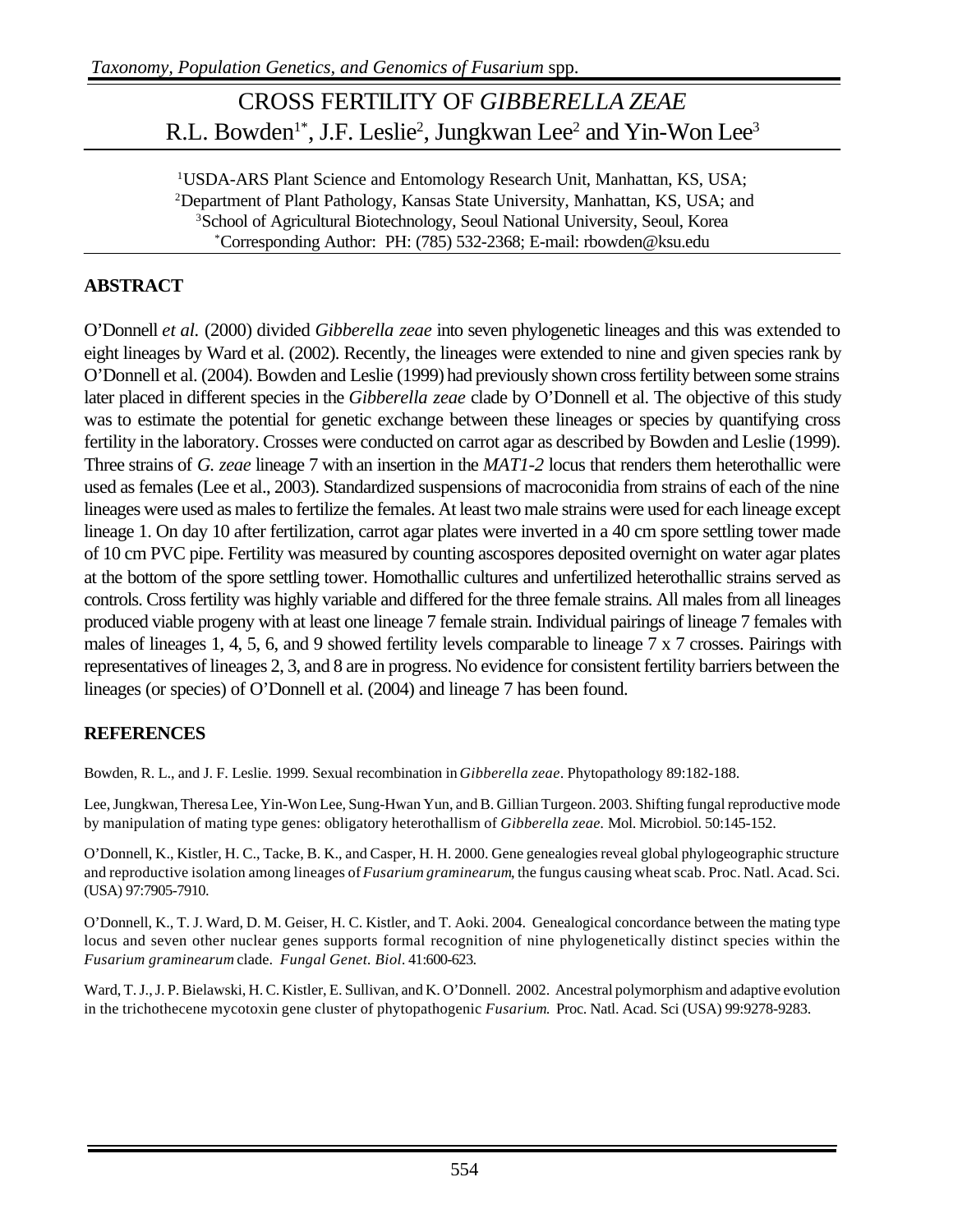### GENETIC MAPPING IN *GIBBERELLA ZEAE* R.L. Bowden<sup>1\*</sup>, J.F. Leslie<sup>2</sup>, J.E. Jurgenson<sup>3</sup> and Jungkwan Lee<sup>2</sup>

<sup>1</sup>USDA-ARS Plant Science and Entomology Research Unit, Manhattan, KS, USA; <sup>2</sup>Department of Plant Pathology, Kansas State University, Manhattan, KS, USA; and <sup>3</sup>University of Northern Iowa, Cedar Falls, IA, USA \*Corresponding Author: PH: (785) 532-2368; E-mail: rbowden@ksu.edu

#### **ABSTRACT**

*Fusarium graminearum* is the asexual conidial stage of a haploid fungus that can self-fertilize to produce the sexual ascospore stage, *Gibberella zeae*. Although predominantly an inbreeder, *G. zeae* has been shown to outcross in laboratory studies (Bowden and Leslie, 1999). Crosses can be fertile both within and between the lineages of *G. zeae* described by O'Donnell et al. (2000). A difficulty in genetic studies of fungi with mixed mating systems is distinguishing selfings from outcrosses. One solution is to use pairs of complementary auxotrophic markers, such as nitrate nonutilizing mutants, to detect recombinants among random ascospore progeny (Bowden and Leslie, 1999). In this fungus, all asci in individual perithecia result from one fertilization event and contain either selfed or outcrossed ascospore progeny, but not both. When the ascospores from an individual perithecium are collected, single segregating markers can be used to detect outcrosses. Another solution is to create obligate outcrossing strains by deleting portions of the mating type (*MAT*) locus (Lee et al., 2003). Segregation occurs in the  $F<sub>1</sub>$ generation in haploid fungi so recombinant population development can be rapid.

These genetic techniques make genetic mapping possible in this fungus. To date, we are aware of three genetic maps of *G. zeae* (Bowden et al, 2002; Jurgenson et al., 2002; and Gale and Kistler, http:// www.broad.mit.edu/annotation/fungi/fusarium/ maps.html). Markers utilized to construct the maps include Amplified Fragment Length Polymorphisms (AFLP), Restriction Fragment Length Polymorphisms (RFLP), Cleaved Amplified Polymorphic Sequences (CAPS), Derived Cleaved Amplified Polymorphic Sequences (dCAPS), and Simple Sequence Repeats (SSR). The genomic sequence of *G. zeae* (http://

www.broad.mit.edu/annotation/fungi/fusarium/ index.html) has been a valuable tool for development of some of these markers. A variety of software has been used for haploid linkage analysis including Map Maker, MapManager QTX, and JoinMap.

The genetic maps of *G. zeae* are useful for many purposes. For example, the linkage map of Jurgenson et al. (2002) was used to select an unbiased set of unlinked AFLP markers for population diversity studies of *G. zeae* (Zeller et al., 2003, 2004). Genetic maps can be used to assist or validate the genomic sequence assembly. Comparative mapping is useful for understanding differences in genome organization between species, lineages, or strains. Perhaps most importantly, genetic maps are valuable tools to dissect the genetic basis of important traits of the pathogen such as toxin production, fertility, or aggressiveness.

The map of Jurgenson et al. was based on a cross between a Japanese barley strain (R-5470, lineage 6) and a Kansas wheat strain (Z-3639, lineage 7). This cross was chosen because it was polymorphic for trichothecene toxin type (nivalenol vs. deoxynivalenol), toxin amount, colony color, female fertility, and AFLP banding patterns. The map contains 1048 polymorphic markers, primarily AFLPs, which map to 468 unique loci on nine linkage groups. The total map length is approximately 1300 cM with an average interval of 2.8 map units between loci. The map was used to position the deoxynivalenol/nivalenol switch in the trichothecene gene cluster. This was corroborated when the *Tri13* gene in the trichothecene cluster was proved to be the switch (Lee et al. 2002). We also located a major gene for toxin accumulation (*TOX1*) which was tightly linked to female fertility (*PERI1*) and colony color (*PIG1*)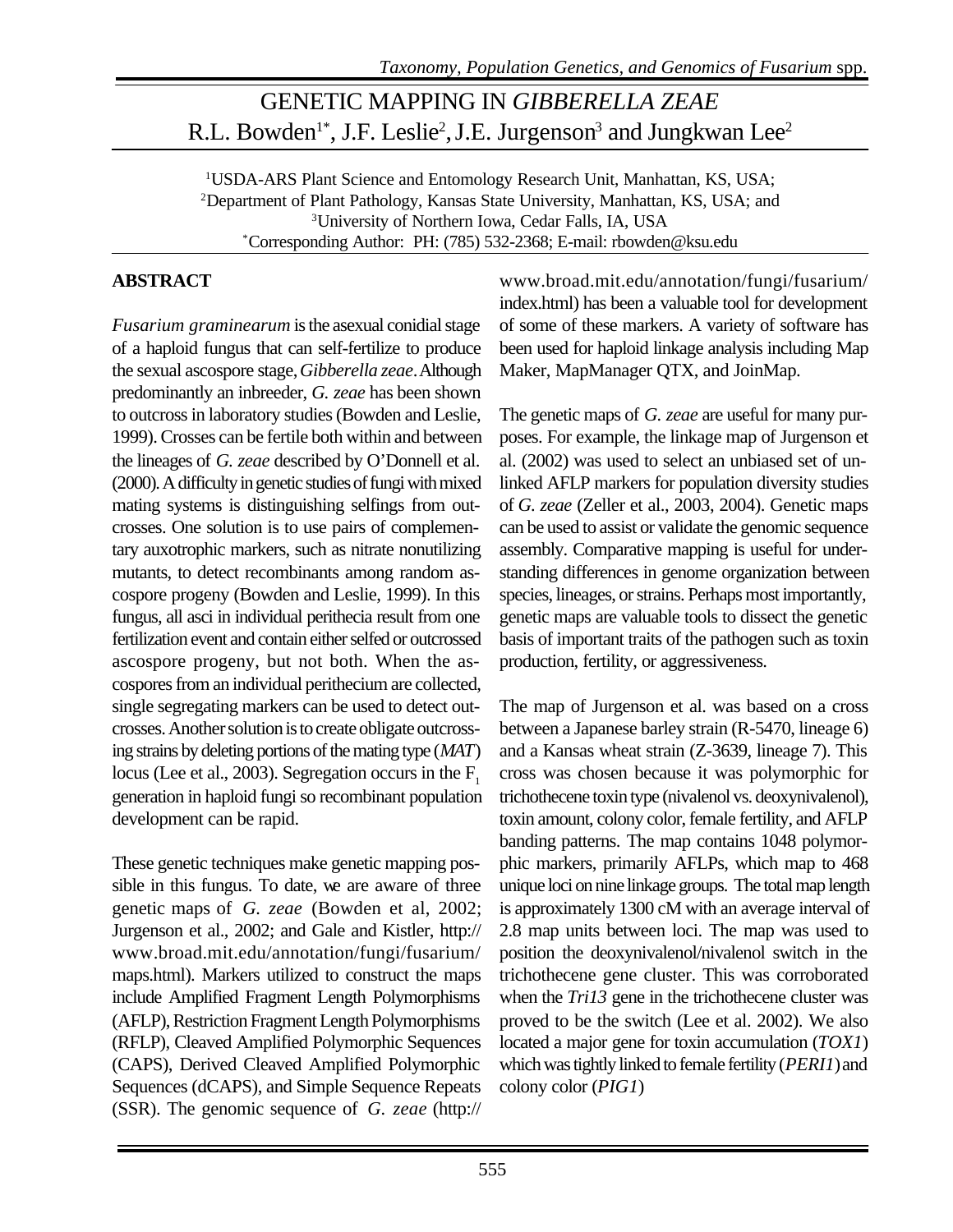In collaboration with colleagues at the University of Hohenheim, we conducted a QTL analysis of the aggressiveness of the progeny of the Jurgenson et al. mapping cross (Cumagun et al., 2004). We identified two major QTLs for pathogenicity or aggressiveness. One locus (*PATH1*) maps on linkage group IV near *TOX1*, which controls toxin amount. Progeny producing little or no detectable trichothecene toxin had very low pathogenicity, an effect that had previously been reported (Proctor et al., 1995). The other QTL maps on linkage group I and is centered on the trichothecene gene cluster that contains the deoxynivalenol vs. nivalenol switch. Progeny producing deoxynivalenol were, on average, twice as aggressive as those producing nivalenol. Both the high aggressiveness and high pathogenicity alleles were from the Kansas parent. It was interesting that no transgressive segregation for aggressiveness was detected in this cross between lineages 6 and 7.

The release of the genomic sequence of *G. zeae* strain PH-1 by the Broad Institute provided an opportunity to align the sequence assembly with our linkage map. We used 7 sequenced structural genes and 130 sequenced AFLP markers from all nine linkage groups of the genetic map (Lee et al., 2004). One hundred and fifteen markers were associated with nine supercontigs of the genomic sequence. The alignments of linkage groups with supercontigs allowed the assembly of four putative chromosomes that anchored 99% of the genomic sequence. Co-linearity of the physical and genetics maps was very high, though there was some evidence of inversions on two chromosomes. The map by Gale and Kistler also showed a high degree of co-linearity and anchored 99.8% of the genomic sequence. The supercontigs joined by the two maps are in agreement. These results validate both the genomic sequence assembly and the linkage maps.

#### **REFERENCES**

Bowden, R.L., J.E. Jurgenson, J.K. Lee, Y.-W. Lee, S-H Yun, K. Zeller, and J.F. Leslie. 2002. A second genetic map of *Gibberella zeae*. Page 133. *2002 National Fusarium Head Blight Forum Proceedings.*

Bowden, R. L., and J. F. Leslie. 1999. Sexual recombination in *Gibberella zeae*. Phytopathology 89:182-188.

Cumagun, C. J. R., R. L. Bowden, J. E. Jurgenson, J. F. Leslie and T. Miedaner. 2004. Genetic mapping of pathogenicity and aggressiveness of *Gibberella zeae* (*Fusarium graminearum*) towards wheat. Phytopathology 94:520-526.

J. E. Jurgenson, R. L. Bowden, K. A. Zeller, J. F. Leslie, N. J. Alexander and R. D. Plattner. 2002. A genetic map of *Gibberella zeae* (*Fusarium graminearum*). Genetics 160: 1451-1450.

Lee, Jungkwan, J. E. Jurgenson, J. F. Leslie and R. L. Bowden. 2004. The alignment between physical and genetic maps of *Gibberella zeae*. Phytopathology 94:S58.

Lee, Jungkwan, Theresa Lee, Yin-Won Lee, Sung-Hwan Yun, and B. Gillian Turgeon. 2003. Shifting fungal reproductive mode by manipulation of mating type genes: obligatory heterothallism of *Gibberella zeae.* Mol. Microbiol. 50:145-152.

Lee, Theresa, You-Kyoung Han, Kook-Hyung Kim, Sung-Hwan Yun, and Yin-Won Lee. 2002. *Tri13* and *Tri7* determine deoxynivalenol- and nivalenol-producing chemotypes of *Gibberella zeae*. Applied and Environmental Microbiology 68:2148-2154.

O'Donnell, K., Kistler, H. C., Tacke, B. K., and Casper, H. H. 2000. Gene genealogies reveal global phylogeographic structure and reproductive isolation among lineages of *Fusarium graminearum*, the fungus causing wheat scab. Proc. Natl. Acad. Sci. (USA) 97:7905-7910.

Proctor, R. H., Hohn, T. M., McCormick, S. P. 1995. Reduced virulence of *Gibberella zeae* caused by disruption of a trichothecene toxin biosynthetic gene. Mol. Plant-Microbe Interact. 8:593-601.

Zeller, K. A., R. L. Bowden, and J. F. Leslie. 2003. Diversity of epidemic populations of *Gibberella zeae* from small quadrats in Kansas and North Dakota. Phytopathology 93:874- 880.

 Zeller, K. A., R. L. Bowden , and J. F. Leslie. 2004. Population differentiation and recombination in wheat scab populations of *Gibberella zeae* in the United States. *Molecular Ecology* 13:563-571.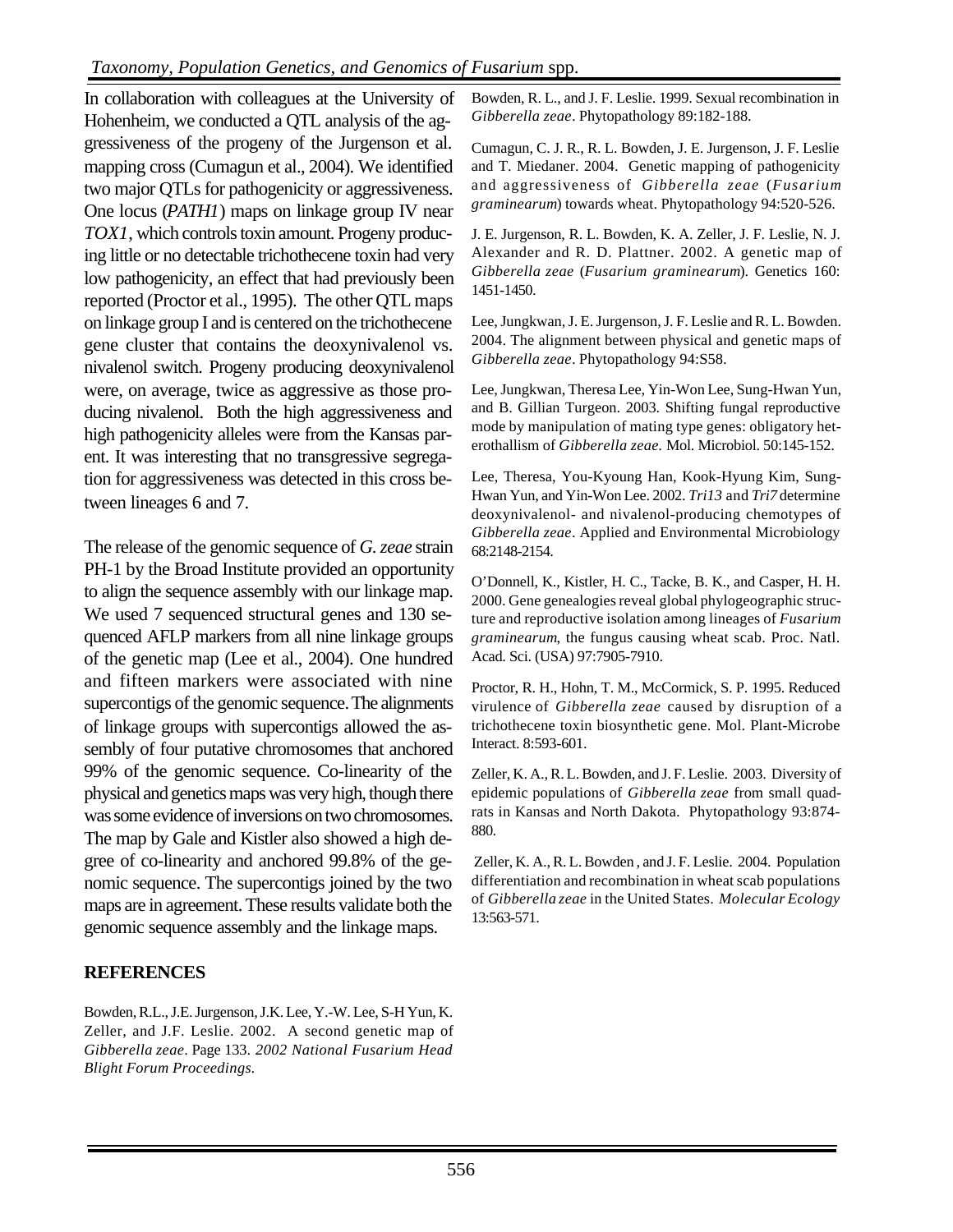# ANALYSIS OF INTRA- AND INTER-SPECIES GENETIC EVOLUTION OF EUROPEAN WHEAT PATHOGENIC *FUSARIUM* FUNGI J.M. Brennan\* , D. Egan and F.M. Doohan

Department of Environmental Resource Management, Faculty of Agri-Food and the Environment, University College Dublin, Belfield, Dublin 4, Ireland \*Corresponding Author: PH: 353-1-7167743; E-mail: josephine.brennan@ucd.ie

### **ABSTRACT**

Fusarium head blight (FHB) is an important disease of wheat, barley and maize world-wide. *Fusarium* fungi exhibit an extraordinary degree of biodiversity with respect to morphological, physiological and ecological characteristics. This study used AFLP analysis, to examine the inter- and intra-species genetic diversity of 80 *Fusarium* wheat-pathogenic isolates representing five species (*F. avenaceum*, *F. culmorum*, *F. graminearum*, *F. poae* and *M. nivale*) and originating from Ireland, the UK, Hungary and Italy. Nine other *F. graminearum* isolates representing the different geographic lineages and isolates of seven other *Fusarium* species were included in this study. Isolates were identified morphologically and by species-specific PCR analysis. At the intra-species level, UPGMA cluster analysis of AFLP data revealed that the *F. avenaceum, F. culmorum* and *F. graminearum* isolates showed the highest level of genetic similarity. The most genetically diverse species were *F. poae* and *M. nivale*. Principal coordinate analysis of AFLP data generally confirmed the same cluster profile as did the dendrograms. The present study also found a relationship between genetic diversity and country of origin of the isolates within certain species; no relationship was found between genetic diversity and growth or pathogenicity of the isolates.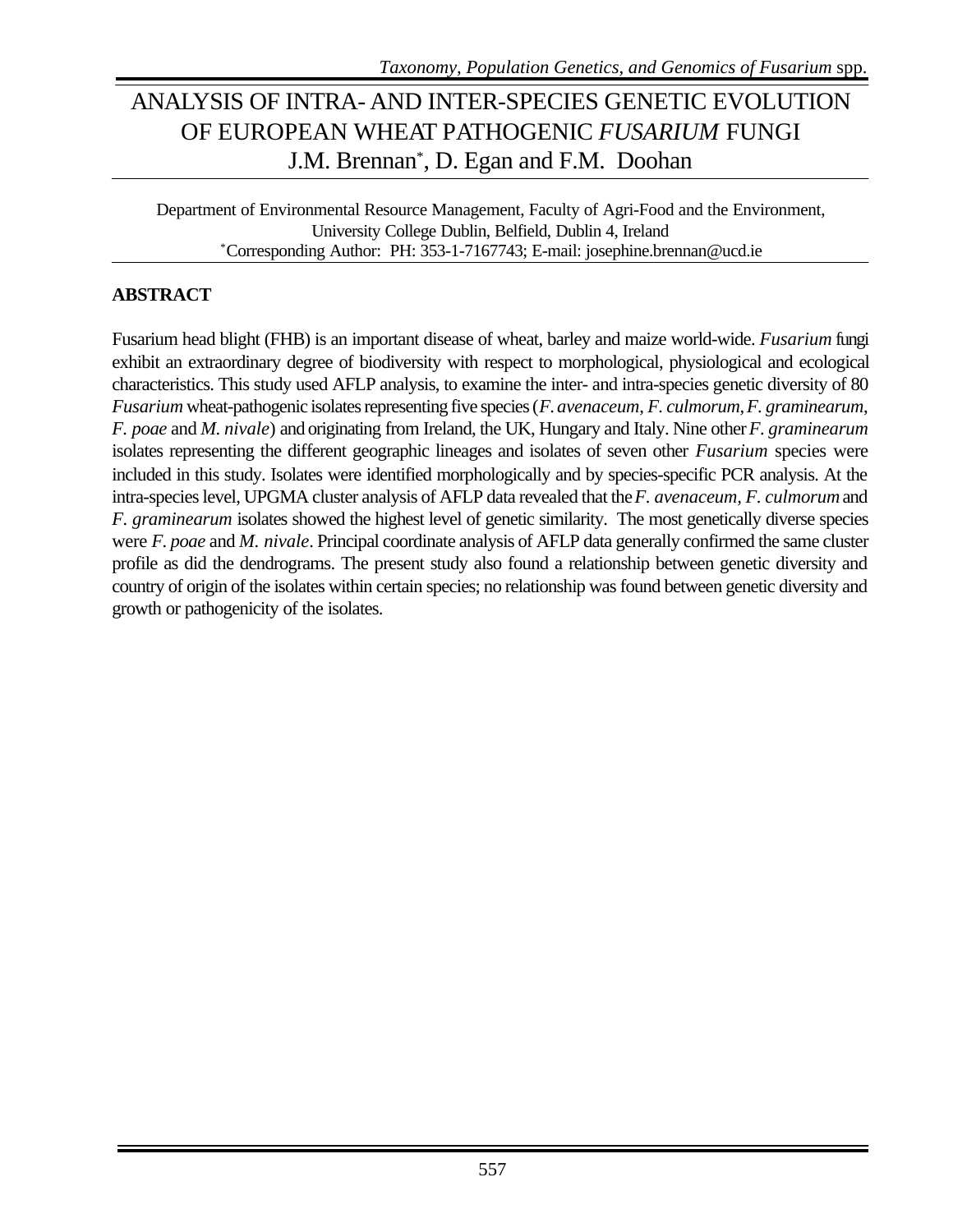# PHYSICAL MAPPING OF THE *FUSARIUM GRAMINEARUM* GENOME Yueh-Long Chang<sup>1,2</sup>, Seungho Cho<sup>1</sup>, H. Corby Kistler<sup>3</sup>, Hsieh-Chun Sheng<sup>2</sup> and Gary Muehlbauer<sup>1\*</sup>

<sup>1</sup>Department of Agronomy and Plant Genetics, University of Minnesota, St. Paul, MN 55108, USA; <sup>2</sup>Institute of Agricultural Biotechnology, National Chiayi University, Chiayi, Taiwan 600; and <sup>3</sup>USDA-ARS, Cereal Disease Laboratory, Department of Plant Pathology, University of Minnesota, St. Paul, MN 55108, USA \*Corresponding Author: PH: (612) 625-6228, E-mail: muehl003@umn.edu

### **ABSTRACT**

Fusarium head blight, caused by *Fusarium graminearum,* is a major disease in wheat and barley. To enable genomics studies of *F. graminearum*, we developed a bacterial artificial chromosome (BAC)-based physical map and integrated it with the genome sequence and genetic map. We developed two complementary genomic libraries with average insert sizes of 107 and 95 kb, which were estimated to exhibit 23-fold genome coverage. We fingerprinted 4,224 BAC clones and developed a physical map consisting of 112 contigs. Using lower stringency parameters for contig assembly, 112 contigs were assembled into 26 contig groups covering 36.4 Mb. The physical map was confirmed by comparing our map to the genome sequence posted on the *F. graminearum* database website (http://www.broad.mit.edu/cgi-bin/annotation/fusarium). Our results show high consistency of the physical map with the genome sequence. Among the 112 contigs used for BAC assembly, 3 contigs did not match with any of the genomic sequences registered in database. To further validate the physical map and to integrate the physical map and the genetic map, we selected 30 genetic markers evenly covering the whole genome and conducted PCR-based screening of the BAC clones. The physical map was consistent with the genetic map throughout the entire genome. Our current physical map, integrated with the genome sequence and genetic map, will enable advanced studies such as gene cloning, comparative mapping, and elucidation of *F. graminearum* genome organization.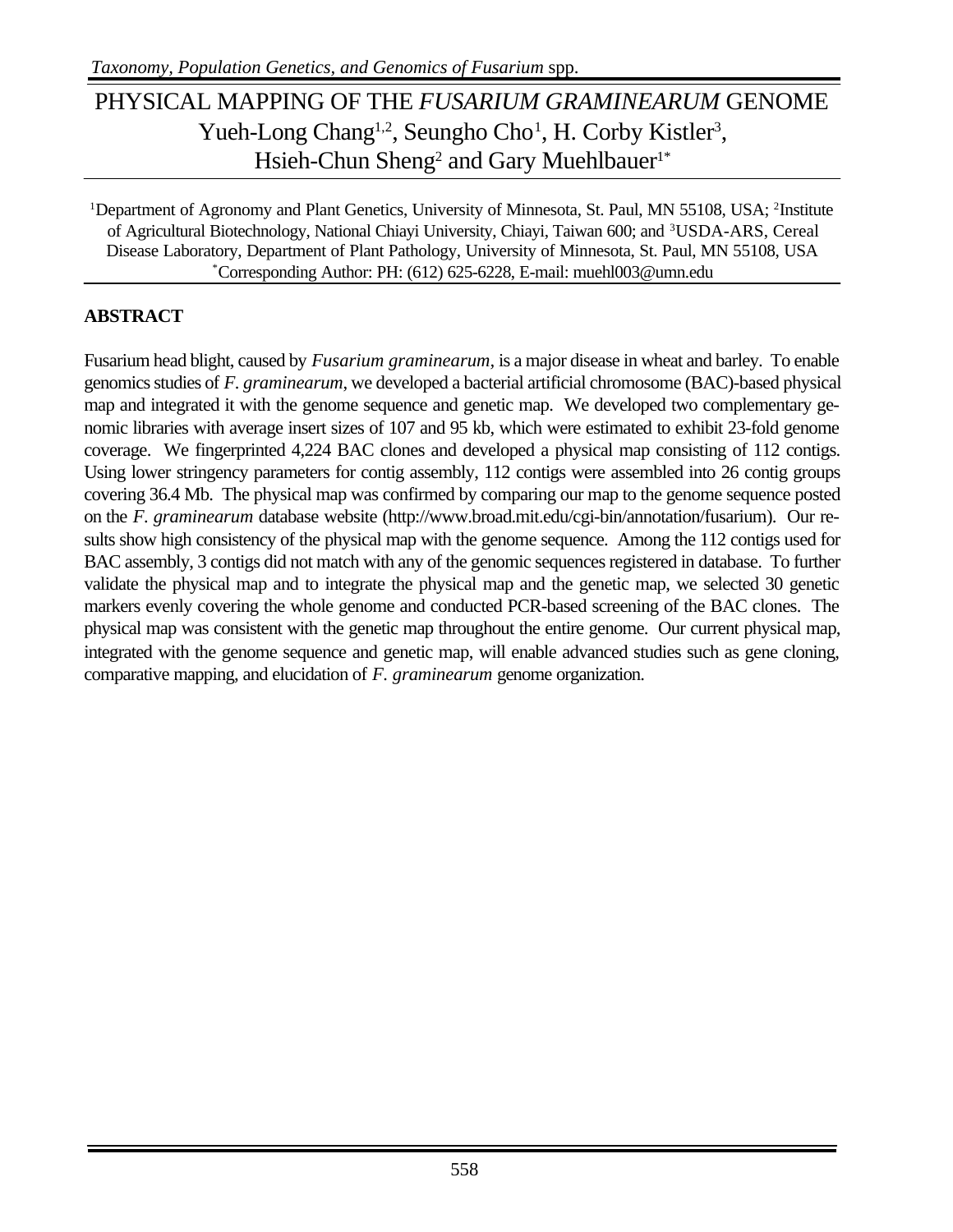# POLYMERASE CHAIN REACTION BASED ASSAYS FOR THE DETECTION AND IDENTIFICATION OF *FUSARIUM* SPECIES IN MYCELIAL CULTURES AND GRAINS Tigst Demeke\* , Randy M. Clear and Susan K. Patrick

Canadian Grain Commission, Grain Research Laboratory, 1404-303 Main Street Winnipeg, Manitoba, R3C 3G8, Canada \*Corresponding Author: PH: (204) 984-4582; E-mail: tdemeke@grainscanada.gc.ca

#### **OBJECTIVES**

1. To use species-specific PCR assays to identify nine *Fusarium* species collected from cereals in Canada.

2. To screen cereal samples for Fusaria using PCR and whole seed plating techniques.

### **INTRODUCTION**

Fusarium head blight (FHB) is one of the major fungal diseases of cereals in Canada and worldwide. *Fusarium graminearum* Schwabe is the predominant FHB pathogen in Manitoba and southeastern Saskatchewan (Clear and Patrick, 2000). The other principal FHB pathogens in Canada are *F. avenaceum* (Corda ex Fr.) Sacc. and *F. culmorum* (W.G. Smith) Sacc. Several other common *Fusarium* species also infect cereal grains in Canada, including *F. acuminatum* Ell. & Ev., *F. equiseti* (Corda) Sacc., *F. poae* (Peck) Wollenw., and *F. sporotrichioides* Sherb. (Clear et al., 2000a, Clear et al., 2000b, Clear and Patrick 1993).

The traditional diagnostic method for the detection and identification of *Fusarium* species in pure culture or in infected grain is usually based on the observation of the micro and macro morphological features of cultures developing on a nonselective agar medium. Besides requiring a growth period of several days, many of the diagnostic characters can be altered by the culture conditions. In addition, when culturing fungi from seed, only viable fungi that are able to compete well enough to be visually detectable are recorded. Polymerase chain reaction (PCR) is a sensitive and rapid method that can be used for detection and screening of *Fusarium* species in infected grain samples. In this

study, species-specific PCR assay was used for the detection and identification of nine *Fusarium* species in pure mycelial cultures and grain samples.

### **MATERIALS AND METHODS**

*Grain samples* – The wheat samples were composites of producer deliveries from 39 crop districts across western Canada. The other grain samples were from individual producers.

*Mycological analysis* – 200 seeds from each grain sample were surface disinfected and placed onto potato dextrose agar (PDA) for 5 days and analyzed according to Clear and Patrick (2000).

*Fungal cultures* – For each culture in this study, initial fungal isolations were made by transferring mycelia growing from infected cereal seed (or for three isolates of *F. pseudograminearum*, from straw) to a petri plate containing PDA. After 5 to 10 days of growth at room temperature and under UV light, a spore suspension was prepared and spread onto a fresh PDA plate and incubated for 18 h at room temperature. A single germinating conidium was then removed from the PDA plate, transferred to an SNA plate (Nirenberg 1981), and after 7 days growth stored in a plastic bag at 4°C for up to one year.

*DNA extraction* – For DNA extraction, mycelia from the SNA plates were transferred to PDA plates and incubated in the dark at room temperature for 7 to 10 days. The mycelia were then harvested and freezedried prior to DNA extraction. DNA was also extracted from fresh mycelial cultures without freeze drying. For cereal samples, a 20g sample was ground in a coffee grinder and then a subsample of 0.2g was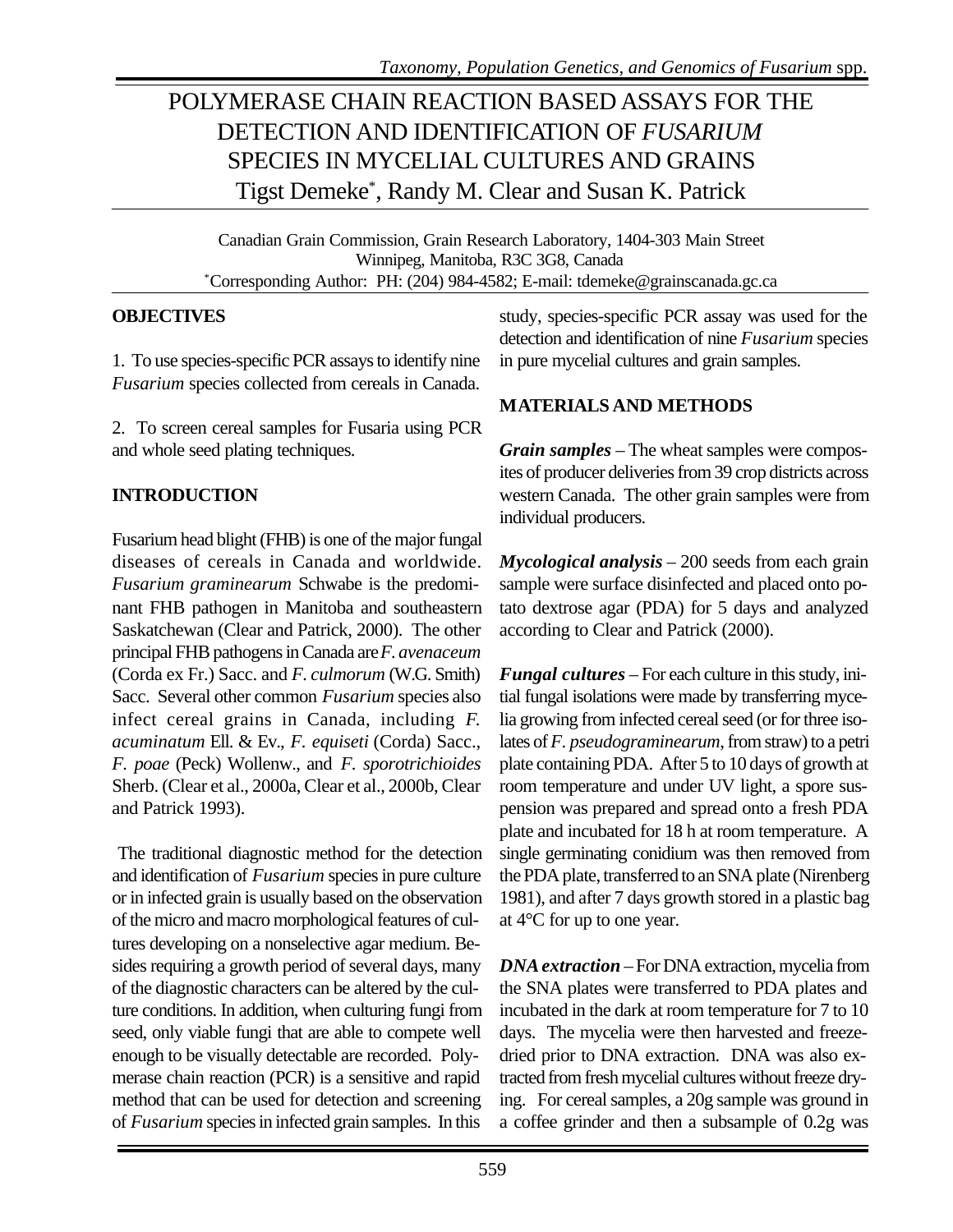taken for DNA extraction. Sodium dodecyl sulphate (SDS) based buffer was used for DNA extraction.

*Polymerase chain reaction* – PCR for single species detection was performed in 96-well plates containing 25 µL of a reaction mixture consisting of 1.5 mM MgCl<sub>2</sub>, 50 mM KCl, 10 mM Tris-HCl (pH8.3), 0.2 mM of each of the four dNTPs, 0.25 µM of each oligonucleotide primer (Table 1), 1.5 µL DNA solution and 0.15 units of *Taq* DNA polymerase (Applied Biosystems, Foster, CA). AccuPrime *Taq* DNA polymerase (Invitrogen, Burlington, CA) was used for multiplex PCR according to the manufacturer's recommendations. DNA amplification was performed in an MJ Research PTC-200 Thermal Cycler using an initial 3.0 min denaturation at  $95^{\circ}$ C; and then 38 cycles of 30 s at 9 $\degree$ C, 20 s at 62 $\degree$ C, and 45 s at 72 $\degree$ C, followed by a final extension of 5 min at  $72^{\circ}$ C. Annealing temperatures of 56<sup>o</sup>C and 57<sup>o</sup>C were used for *F*. *acuminatum* and *F. pseudograminearum* PCR reactions, respectively.

### **RESULTS AND DISCUSSION**

*PCR detection of Fusarium species* – Twelve *F. acuminatum*, nine *F. avenaceum*, seven *F. crookwellense*, 12 *F. culmorum*, 11 *F. equiseti*, 77 *F. graminearum* (72 isolates from Canada and 5 isolates from Australia), 10 *F. poae*, 23 *F. pseudograminearum* (five of them from Australia) and 10 *F. sporotrichioides* isolates were correctly identified using species-specific PCR (data not shown). The primers for *F. acuminatum*, *F. crookwellense*, *F. culmorum*, *F. equiseti*, *F. graminearum*, *F. poae*, *F. pseudograminearum* and *F. sporotrichioides* are specific as there was no cross reaction when each specific primer was used to amplify DNA from the other *Fusarium* species. One of the primer sets for *F. avenaceum* (FaF/FaR) also amplified DNA fragments from *F. acuminatum*. The other primer set (J1AF/R) was specific and did not amplify DNA from the other eight *Fusarium* species.

A multiplex PCR reaction was developed for the simultaneous detection of the three most important mycotoxin producing *Fusarium* species (*F. culmorum*, *F. graminearum* and *F. sporotrichioides*).

**Detection of** *Fusarium* **species in cereal grains** – Most grain samples were infected with several *Fusarium* species. A comparison between the results for PCR and whole seed plating for six *Fusarium* species is shown in Table 2. *Fusarium avenaceum* was the most often detected species by both PCR (using FaF/FaR primer) and whole seed agar plating (Table 2). The *Fusarium avenaceum* specific primer (J1AF/R) was less sensitive than FaF/FaR primer (amplifies both *F. avenaceum* and *F. acuminatum*) in amplification of infected grain samples.Four of the six species were detected in more samples by PCR than by whole seed plating, with only *F*. *poae* and *F. sporotrichioides* being detected slightly more often by whole seed plating than by PCR (Table 2). Three species, *F. crookwellense*, *F. acuminatum* and *F. pseudograminearum*, were not included in Table 2. For *F. crookwellense*, only one sample of barley from New Brunswick revealed a positive reaction with PCR and whole seed agar plating. *Fusarium acuminatum* was detected in several grain samples when assayed with whole seed agar plating. However, only those samples that had a relatively high frequency of seed infection by *Fusarium acuminatum* (~35%) were positive with the PCR assay (data not shown). *Fusarium pseudograminearum* was not detected in any samples by either PCR (85 samples) or whole seed agar plating (82 samples), reflecting the rare occurrence of this species infecting cereal seed in western Canada.

Out of 474 comparisons (using *F. avenaceum*, *F. culmorum*, *F. equiseti*, *F. graminearum*, *F. poae*, and *F. sporotrichioides*) between PCR and whole seed agar plating results, a discrepancy occurred 83 times (Table 2). Fifty-four times a *Fusarium* species-specific PCR amplification was obtained even though the target species was not observed during whole seed agar plating, whereas in 29 comparisons the reverse was true (Table 2). In all samples where a discrepancy was noted the level of the target species in the plating results was very low. Most importantly, *F. graminearum* was detected more often by PCR (50 of 85 samples) than by whole seed agar plating (36 of 82 samples), and the PCR-based method was able to accurately distinguish between *F. graminearum* and *F. pseudograminearum*. Failure of whole seed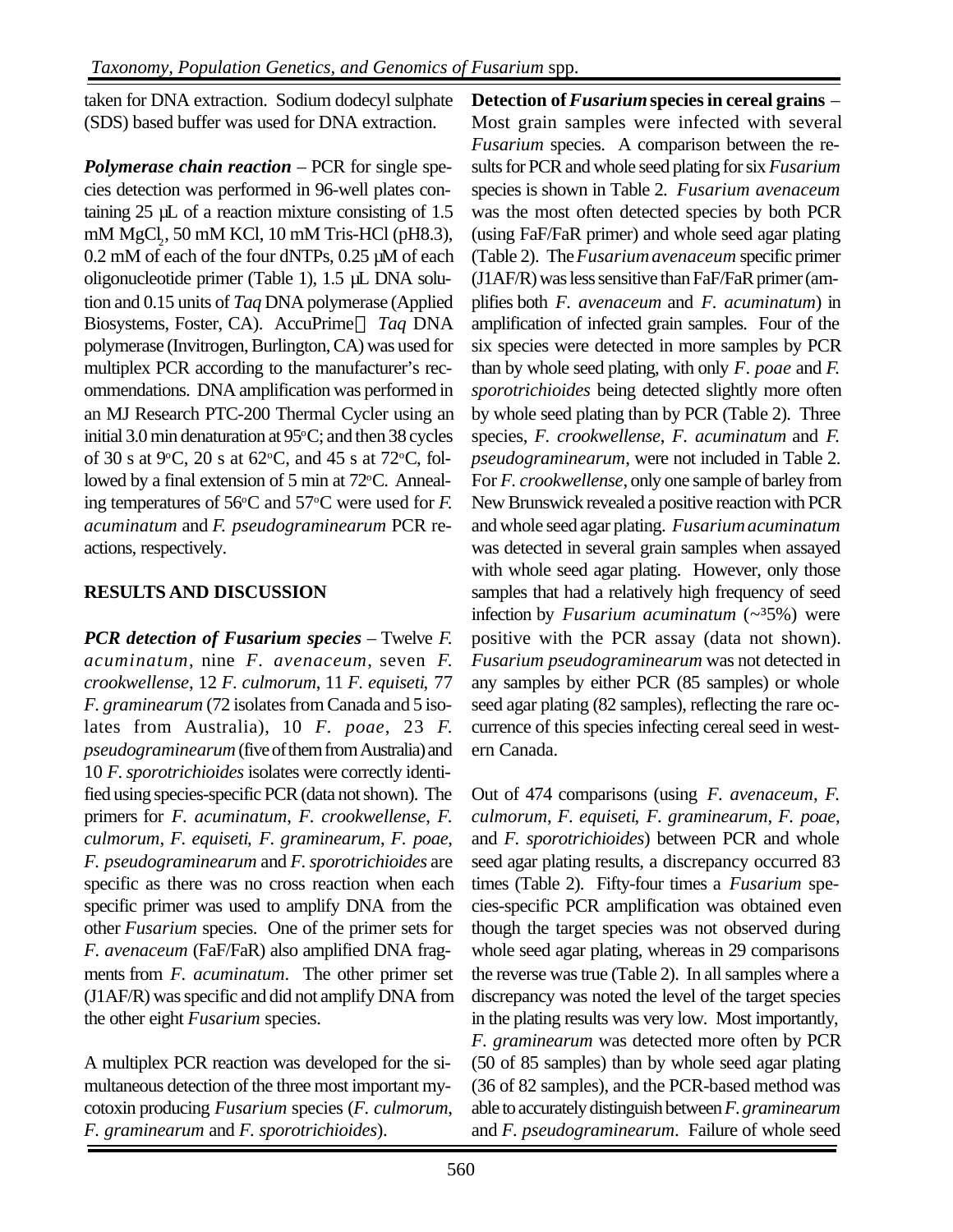agar plating to detect species that PCR detected may be due to the removal of fungal material during surface disinfestations, failure to detect the Fusaria due to competition on the plate, or lack of viability of the target species. Differences between PCR and whole seed agar plating results may also be due to variation in the two sampling techniques and to low levels of the target species on the grain. In this trial, whole seed agar plating was done on 200 individual kernels; whereas 0.2g subsample from 20g ground seed was used for DNA extraction and PCR analyses.

In summary, species-specific PCR assay was successfully used for the identification of nine *Fusarium* species. The PCR assay was also used for the detection of *Fusarium* species in several types of cereal grain. The PCR assay used in this study can be used for routine detection and identification of *Fusarium* species in mycelial cultures and grain samples in Canada.

#### **ACKNOWLEDGEMENTS**

Financial support was provided by Alberta Agriculture Research Initiative (AARI). Thank you also to Dr. V. Mitter (CSIRO, Australia) who supplied us with Australian isolates of *F. graminearum* and *F. pseudograminearum*.

#### **REFERENCES**

Aoki, T., and O'Donnell, K. 1999. Morphological and molecular characterization of *Fusariumpseudograminearum* sp. nov., formerly recognized as the Group 1 population of *F. graminearum*. Mycologia. 91:597-609.

Clear, R.M., and Patrick, S.K. 1993. Prevalence of some seedborne fungi on soft white winter wheat seed from Ontario, Canada. Can. Plant Dis. Survey 73:143-149.

Clear, R.M., and Patrick, S. K. 2000. Fusarium head blight pathogens isolated from fusarium-damaged kernels of wheat in western Canada, 1993 to 1998. Can. J. Plant Pathol. 22:51- 60.

Clear, R.M., Patrick, S.K., and Gaba, D. 2000a. Prevalence of fungi and fusariotoxins on barley seed from western Canada, 1995 to 1997. Can J. Plant Pathol. 22:44-50.

Clear, R.M., Patrick, S.K., and Gaba, D. 2000b. Prevalence of fungi and fusariotoxins on oat seed from western Canada, 1995 to 1997. Can J. Plant Pathol. 22:310-314.

Doohan, F.M., Parry, D.W., Jenkinson, P., and Nicholson, P. 1998. The use of species-specific PCR-based assays to analyze Fusarium earblight of wheat. Plant Pathol. 47:197-205.

Mishra, P.K., Fox, R.T.V., and Culham, A. 2003. Development of a PCR-based assay for rapid and reliable identification of pathogenic Fusaria. FEMS Microbiol. Lett. 218:329-332.

Nicholson, P., Simpson, D.R., Weston, G., Rezanoor H.N., Lees, A.K., Parry, D.W., and Joyce, D. 1998. Detection and quantification of *Fusarium culmorum* and *Fusarium graminearum* in cereals using PCR assays. Physiol. Mol. Plant Pathol. 53:17-37.

Nirenberg, H.I. 1981. A simplified method for identifying *Fusarium* spp. occurring on wheat. Can. J. Bot. 59:1599- 1609.

 Parry, D.W., and Nicholson, P. 1996. Development of a PCR assay to detect *Fusarium poae* in wheat. Plant Pathol. 45:383- 391.

Turner, A.S., Lees, A.K., Rezanoor, H.N., and Nicholson, P. 1998. Refinement of PCR-detection of *Fusarium avenaceum* and evidence from DNA marker studies for phenetic relatedness to *Fusarium tricinctum*. Plant Pathology. 47:278-288.

Williams, K.J., Dennis, J.I., Smyl, C., and Wallwork, H. 2002. The application of species-specific assays based on the polymerase chain reaction to analyze Fusarium crown rot of durum wheat. Australasian Plant Pathol. 31:119-129.

Yoder, W.T., and Christianson, L.M. 1998. Species-specific primers resolve members of Fusarium section Fusarium. Fungal Genetics and Biology. 23:68-80.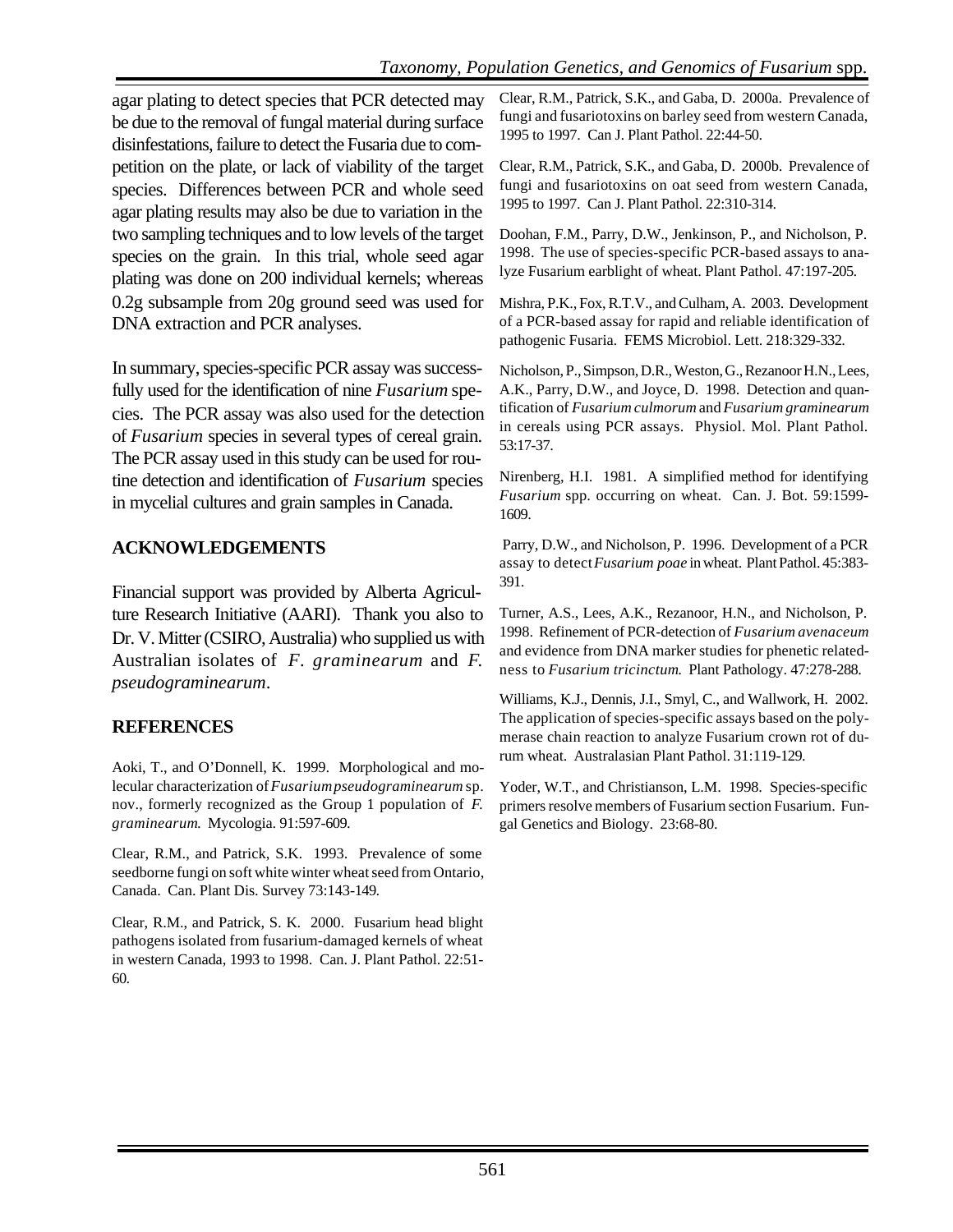| Primer           |                      |                              | Size |              |
|------------------|----------------------|------------------------------|------|--------------|
| name             | Target               | Sequence $(5' - 3')$         | (bp) | Source*      |
| <b>FACF</b>      | F. acuminatum        | <b>GGGATATCGGGCCTCA</b>      | 600  | A            |
| <b>FACR</b>      |                      | GGGATATCGGCAAGATCG           |      |              |
| FaF              | F. avenaceum         | CAAGCATTGTCGCCACTCTC         | 920  | B            |
| FaR              |                      | GTTTGGCTCTACCGGGACTG         |      |              |
| J1AF             | F. avenaceum         | GCTAATTCTTAACTTACTAGGGGCC    | 220  | $\mathsf{C}$ |
| J1AR             |                      | CTGTAATAGGTTATTTACATGGGCG    |      |              |
| CroA F           | F. crookwellense     | CTCAGTGTCCACCGCGTTGCGTAG     | 842  | D            |
| $C_{TOA}$ R      |                      | CTCAGTGTCCCAATCAAATAGTCC     |      |              |
| FC01F            | F. culmorum          | <b>ATGGTGAACTCGTCGTGGC</b>   | 570  | E            |
| FC01R            |                      | <b>CCCTTCTTACGCCAATCTCG</b>  |      |              |
| FEF1             | F. equiseti          | CATACCTATACGTTGCCTCG         | 400  | $_{\rm F}$   |
| FER <sub>1</sub> |                      | <b>TTACCAGTAACGAGGTGTATG</b> |      |              |
| FG11F            | F. graminearum       | <b>CTCCGGATATGTTGCGTCAA</b>  | 450  | E            |
| FG11R            |                      | GGTAGGTATCCGACATGGCAA        |      |              |
| FP82F            | F. poae              | CAAGCAAACAGGCTCTTCACC        | 220  | G            |
| FP82R            |                      | TGTTCCACCTCAGTGACAGGTT       |      |              |
| AF330109CF       | F. sporotrichioides  | AAAAGCCCAAATTGCTGATG         | 332  | H            |
| AF330109CR       |                      |                              |      |              |
| $FP1-1$          |                      | CGGGGTAGTTTCACATTTCYG        | 523  | I            |
| $FP1-2$          |                      | GAGAATGTGATGASGACAATA        |      |              |
|                  | F. pseudograminearum | TGGCATGTTCATTGTCACCT         |      |              |

**Table 1**. List of primer sequences, expected DNA fragment length and sources of primers.

\*Sources of primers – A = Williams et al., 2002; B = Doohan et al., 1998; C = Turner et al., 1998; D = Yoder et al., 1998; E = Nicholson et al., 1998; F = Mishra et al., 2003; G = Parry and Nicholson 1996; H = Genbank AF330109 (primer designed by authors); I = Aoki and O'Donnel, 1999.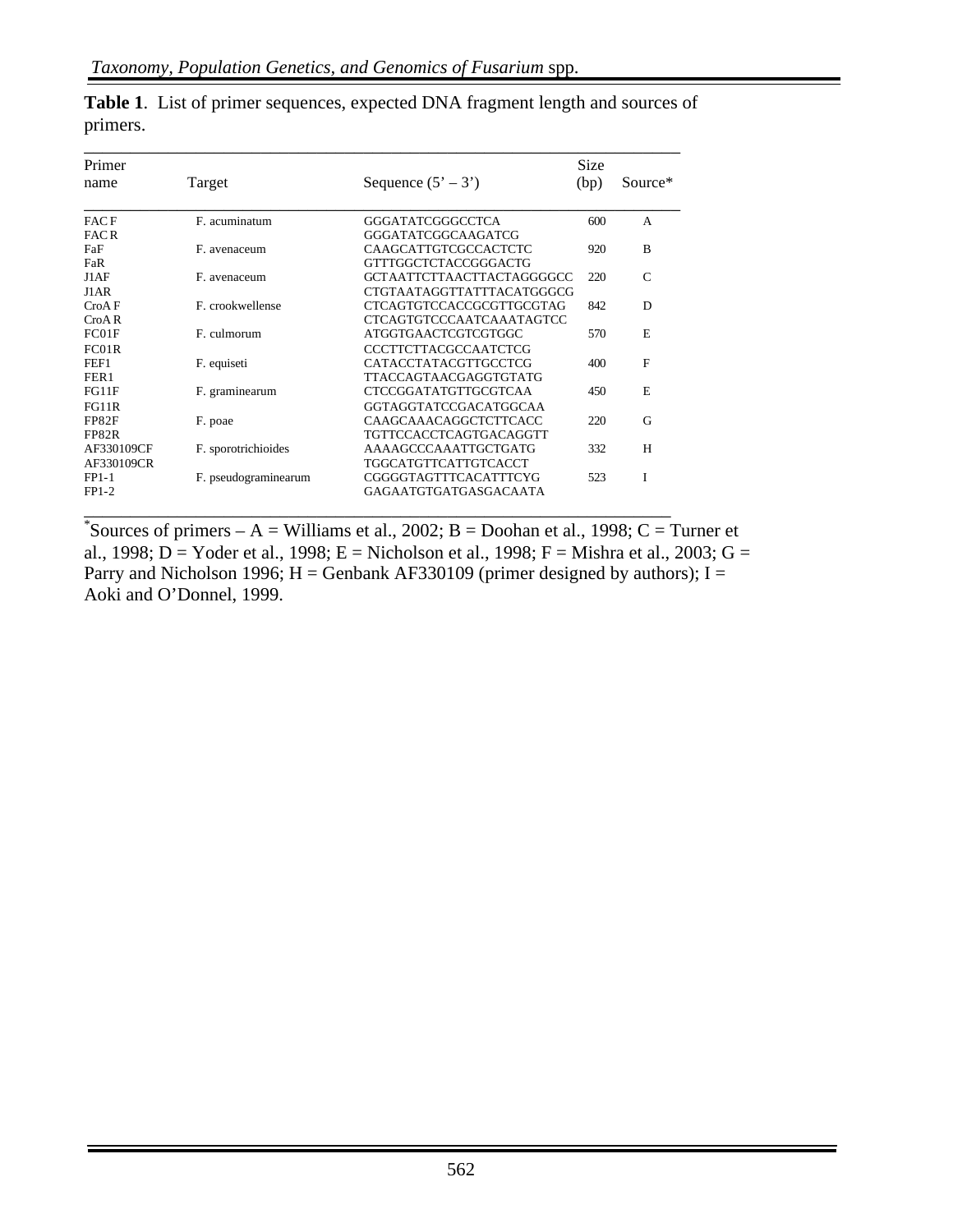|                           |                           |                  |                | <b>PCR</b>     | Whole seed       |                |                   |                              |                          |                |
|---------------------------|---------------------------|------------------|----------------|----------------|------------------|----------------|-------------------|------------------------------|--------------------------|----------------|
| Fusarium                  |                           |                  |                |                |                  |                |                   | $PCR + PCR -$                |                          | Similarity     |
| species                   | Crop                      | $#+ve$ $#-ve$    |                | <b>TTL</b>     |                  |                |                   | $#+ve$ #-ve TTL & WS - WS +  |                          | $\%$           |
| F. avenaceum <sup>a</sup> | <b>CWRS</b>               | 37               | 1              | 38             | 32               | 6              | 38                | 4                            | 0                        | 34/38 (89.5)   |
|                           | <b>CWAD</b>               | 26               | $\mathbf{0}$   | 26             | 23               | $\overline{3}$ | 26                | 3                            | $\overline{0}$           | 23/26 (88.5)   |
|                           | <b>Barley</b>             | 8                | $\overline{2}$ | 10             | 9                | $\mathbf{1}$   | 10                | $\mathbf{0}$                 | $\mathbf{1}$             | 9/10(90.0)     |
|                           | Oat                       | 3                | 1              | 4              | 3                | 1              | 4                 | $\mathbf{0}$                 | $\theta$                 | $4/4$ (100.0)  |
|                           | $Corn^b$                  | $\overline{0}$   | 6              | 6              | $\boldsymbol{0}$ | 3              |                   |                              |                          |                |
|                           | Rye                       | 1                | $\Omega$       | $\mathbf{1}$   | $\mathbf{1}$     | $\overline{0}$ | $\mathbf{1}$      | $\boldsymbol{0}$             | $\boldsymbol{0}$         | 1/1(100.0)     |
| F. culmorum               | <b>CWRS</b>               | 5                | 33             | 38             | $\overline{4}$   | 34             | 38                | 5                            | 4                        | 29/38 (76.3)   |
|                           | <b>CWAD</b>               | 11               | 15             | 26             | 10               | 16             | 26                | 3                            | $\overline{2}$           | 21/26(80.8)    |
|                           | <b>Barley</b>             | $\mathbf{0}$     | 10             | 10             | 1                | 9              | 10                | $\boldsymbol{0}$             | 1                        | 9/10(90.0)     |
|                           | Oat                       | 1                | 3              | $\overline{4}$ | 1                | $\overline{3}$ | 4                 | $\mathbf{1}$                 | $\theta$                 | $3/4$ (75.0)   |
|                           | Corn                      | $\boldsymbol{0}$ | $\overline{6}$ | 6              | $\overline{0}$   | $\overline{3}$ | $\overline{a}$    | $\overline{a}$               | $\overline{a}$           |                |
|                           | Rye                       | $\boldsymbol{0}$ | 1              | $\mathbf{1}$   | $\overline{0}$   | $\mathbf{1}$   | $\mathbf{1}$      | $\mathbf{0}$                 | $\boldsymbol{0}$         | $1/1$ (100.0)  |
| F. equiseti               | <b>CWRS</b>               | 20               | 18             | 38             | 13               | 25             | 38                | 12                           | $\overline{5}$           | 21/38 (55.3)   |
|                           | <b>CWAD</b>               | 21               | $\overline{5}$ | 26             | $\overline{19}$  | $\overline{7}$ | 26                | $\overline{4}$               | $\overline{2}$           | 20/26 (76.9)   |
|                           | <b>Barley</b>             | 8                | $\overline{2}$ | 10             | $\tau$           | 3              | 10                | 3                            | $\mathbf{1}$             | 6/10(60.0)     |
|                           | Oat                       | 1                | 3              | $\overline{4}$ | 1                | $\overline{3}$ | $\overline{4}$    | $\mathbf{0}$                 | $\mathbf{0}$             | $4/4$ (100.0)  |
|                           | Corn                      | $\overline{0}$   | 6              | 6              | $\mathbf{1}$     | $\overline{2}$ | ÷,                | $\frac{1}{2}$                | $\overline{\phantom{a}}$ |                |
|                           | Rye                       | 1                | $\mathbf{0}$   | 1              | 1                | $\overline{0}$ | 1                 | $\boldsymbol{0}$             | $\mathbf{0}$             | $1/1$ (100.0)  |
| F. graminearum            | <b>CWRS</b>               | 21               | 17             | 38             | 14               | 24             | 38                | 8                            | $\mathbf{1}$             | 29/38 (76.3)   |
|                           | $\overline{\text{C}}$ WAD | 13               | 13             | 26             | 10               | 16             | 26                | $\overline{4}$               | $\mathbf{1}$             | 21/26(80.7)    |
|                           | <b>Barley</b>             | 9                | 1              | 10             | 9                | $\mathbf{1}$   | 10                | $\boldsymbol{0}$             | $\boldsymbol{0}$         | 10/10(100.0)   |
|                           | Oat                       | 3                | 1              | 4              | $\overline{2}$   | $\overline{2}$ | 4                 | 1                            | $\theta$                 | $3/4$ (75.0)   |
|                           | Corn                      | 3                | 3              | 6              | $\overline{0}$   | 3              | ÷,                |                              |                          |                |
|                           | Rye                       | $\mathbf{1}$     | $\Omega$       | 1              | $\mathbf{1}$     | $\overline{0}$ | 1                 | $\mathbf{0}$                 | $\boldsymbol{0}$         | 1/1(100.0)     |
| F. poae                   | <b>CWRS</b>               | 14               | 24             | 38             | 18               | 20             | 38                | $\boldsymbol{0}$             | 4                        | 34/38 (89.5)   |
|                           | <b>CWAD</b>               | 9                | 17             | 26             | 9                | 17             | 26                | 1                            | 1                        | 24/26 (92.3)   |
|                           | <b>Barley</b>             | 6                | $\overline{4}$ | 10             | 9                | $\mathbf{1}$   | 10                | $\boldsymbol{0}$             | 3                        | 7/10(70.0)     |
|                           | Oat                       | $\overline{2}$   | $\overline{2}$ | $\overline{4}$ | $\overline{3}$   | $\mathbf 1$    | $\overline{4}$    | $\mathbf{0}$                 | 1                        | $3/4$ $(75.0)$ |
|                           | Corn                      | $\Omega$         | 6              | 6              | $\overline{0}$   | 3              | ÷,                | $\qquad \qquad \blacksquare$ | $\blacksquare$           |                |
|                           | Rye                       | $\mathbf{0}$     | $\mathbf{1}$   | 1              | $\mathbf{0}$     | 1              | 1                 | $\boldsymbol{0}$             | $\mathbf{0}$             | $1/1$ (100.0)  |
| F. sporotrichioides       | <b>CWRS</b>               | 20               | 18             | 38             | 21               | 17             | 38                | 3                            | $\overline{0}$           | 35/38 (92.1)   |
|                           | <b>CWAD</b>               | 15               | 11             | 26             | $\overline{19}$  | $\overline{7}$ | 26                | $\overline{2}$               | $\overline{2}$           | 22/26(84.6)    |
|                           | <b>Barley</b>             | 9                | $\mathbf{1}$   | 10             | 9                | $\mathbf{1}$   | 10                | $\mathbf{0}$                 | $\overline{0}$           | 10/10(100.0)   |
|                           | Oat                       | $\overline{3}$   | 1              | $\overline{4}$ | 3                | 1              | $\overline{4}$    | $\mathbf{0}$                 | $\boldsymbol{0}$         | $4/4$ (100.0)  |
|                           | Corn                      | $\overline{0}$   | 6              | 6              | $\boldsymbol{0}$ | 3              | $\qquad \qquad -$ | $\overline{\phantom{0}}$     | $\overline{\phantom{a}}$ |                |
|                           | Rye                       | $\mathbf{1}$     | $\overline{0}$ | 1              | $\mathbf{1}$     | $\overline{0}$ | 1                 | $\overline{0}$               | $\overline{0}$           | 1/1(100.0)     |

**Table 2**. Summary of Fusarium detection in grain samples using PCR and whole seed agar plating.

 $\begin{array}{c|ccccc}\n & \text{Rye} & \text{1} & \text{0} & \text{1} & \text{0} & \text{1} & \text{0} & \text{0} & \text{1/1} & \text{(100.0)} \\
& \text{a} & \text{FaF/FaR primer set was used for the PCR assay.} & \text{Three corn samples were received}\n\end{array}$ ground, and thus whole seed agar plating was carried out for only three of the six corn samples. WS = whole seed agar plating method. Two hundred seeds were used for whole seed agar plating assay, whereas 0.2g from 20g ground sample was used for DNA extraction and PCR assay.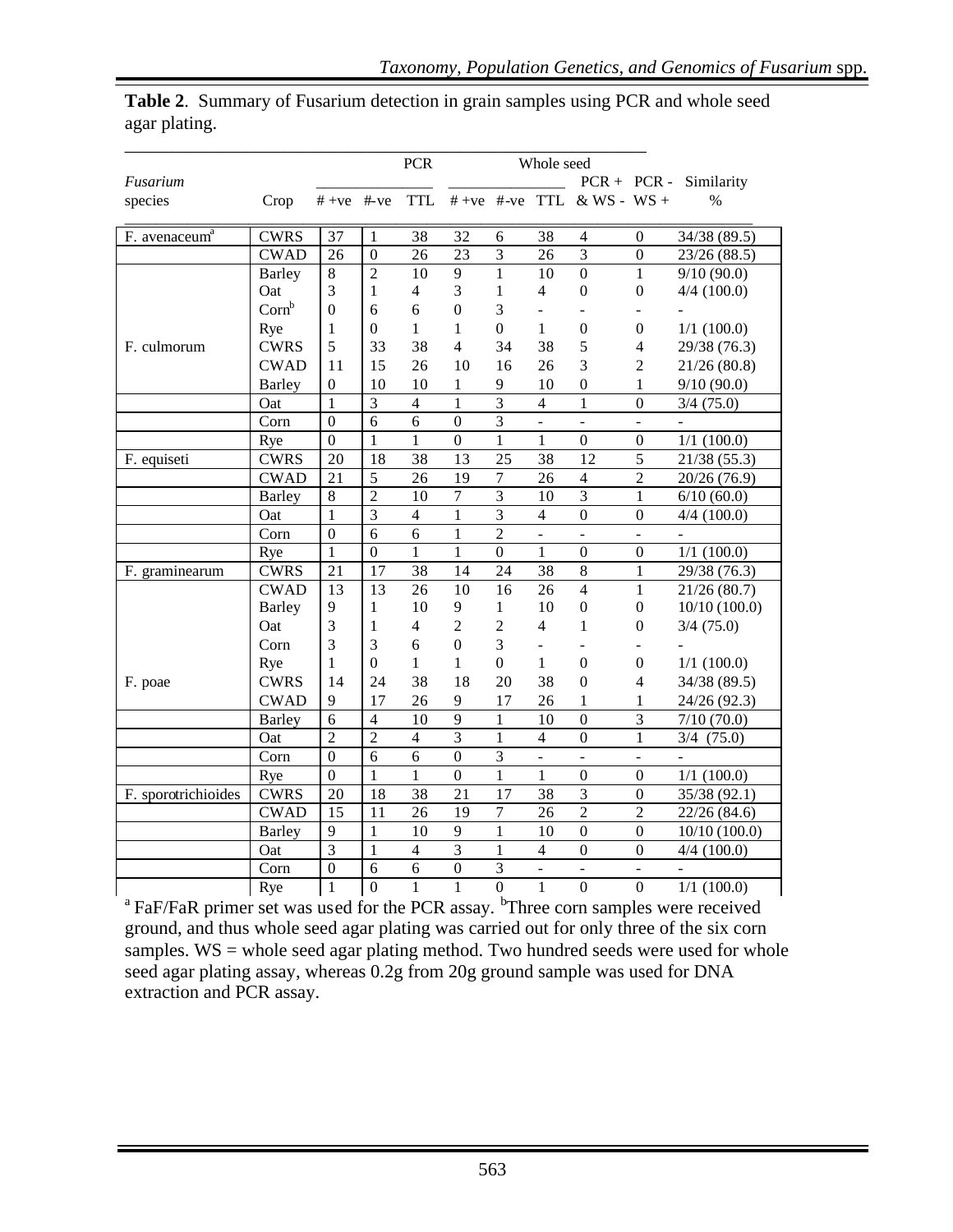### IMPLICATION OF DISRUPTION OF THE FUM12 GENE ON THE FUMONISINS PRODUCTION BY *FUSARIUM VERTICILLIOIDES* M. Godet, F. Munaut and F. Van Hove<sup>\*</sup>

Mycothèque de l'Université catholique de Louvain (BCCM/MUCL#), Unité de Microbiologie, Faculté d'Ingénierie biologique, agronomique et environnementale, Université catholique de Louvain, Croix du Sud 3 bte 6, B-1348 Louvain-la-Neuve, Belgium (#Part of the Belgian Coordinated Collection of Micro-organisms (BCCMTM) consortium.) \*Corresponding Author: PH: 32 10-47 37 42; E-mail: vanhove@mbla.ucl.ac.be

### **ABSTRACT**

Fumonisins are polyketide-derived mycotoxins produced by *Fusarium* species of the *Gibberella fujikuroi* complex. Wild type strains of the fungus produce predominantly four B-series fumonisins, designated FB1, FB2, FB3 and FB4. Recently, a cluster of 15 putative fumonisin biosynthetic genes (*FUM*) was described in *F. verticillioides*. We have now conducted a functional analysis of the *FUM12* gene that is predicted to encode a cytochrome P-450 monooxygenase. Therefore, we generated *FUM12* disrupted mutants (*FUM12*) of the wild-type *F.verticillioides* strain MUCL 43478 (M-3125). HPLC analyses revealed that the FB1 and FB3 production of *FUM12-* mutants was reduced by over 98% and was at least doubled for FB2 compared to the progenitor strain. These results indicate that the *FUM12* protein catalyses the hydroxylation of the C-10 of the fumonisin backbone. As the phenotype of the mutants is identical to that of previously described mutants with defective alleles at the meiotically defined *fum2* locus, it appears that *FUM12* and *fum2* locus are the same gene which is now renamed *FUM2*.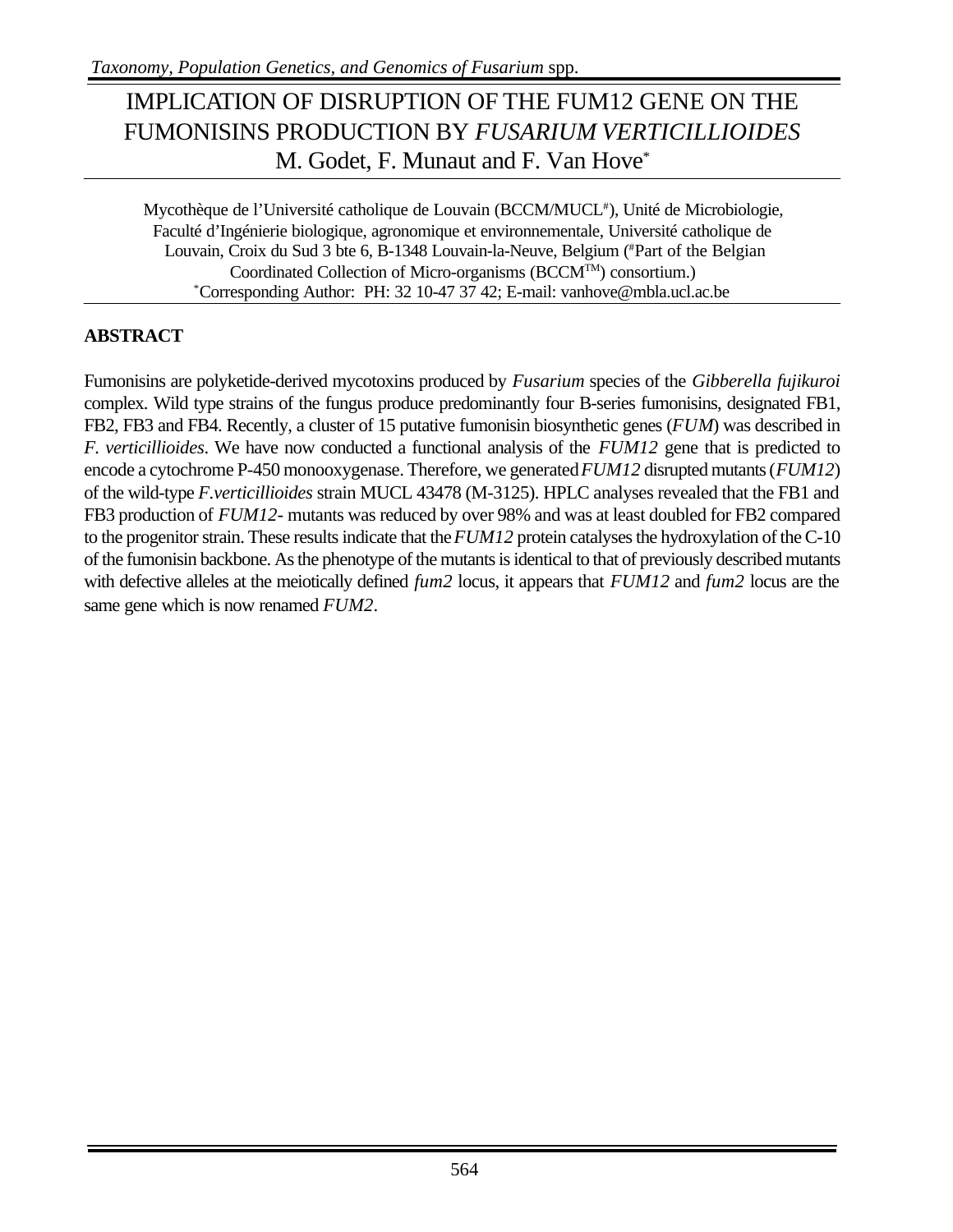### IDENTIFICATION OF GENES EXPRESSED BY *FUSARIUM GRAMINEARUM* DURING INFECTION OF WHEAT Rubella S. Goswami<sup>1</sup>, Jin-Rong Xu<sup>2</sup> and H. Corby Kistler<sup>1,3\*</sup>

<sup>1</sup>Dept. Plant Pathology, Univ. of Minnesota, St. Paul, MN 55108, USA; <sup>2</sup>Dept. Botany and Plant Pathology, Purdue Univ., West Lafayette, IN 47907; and <sup>3</sup>USDA-ARS, CDL, St. Paul, MN 55108, USA \*Corresponding Author: PH (612) 625-9774; E-mail: hckist@umn.edu

#### **ABSTRACT**

Our initial studies have shown that the *Fusarium graminearum* species complex is comprised of strains belonging to at least nine biogeographically structured cryptic species that may differ significantly in aggressiveness on wheat and mycotoxin production. To study this host-pathogen interaction at a genomic level and identify fungal genes expressed during initial infection (48 hours after inoculation), cDNA libraries were created by suppression subtractive hybridization. One such library was constructed using RNA isolated from wheat heads inoculated with a highly aggressive strain (tester) or with water (driver). The ESTs sequenced from this library could be assembled into 182 contigs and 630 singletons. Of these, 349 ESTs were determined to be of fungal origin according to their matches to the *F. graminearum* genome sequence. These sequences were compared with ESTs from libraries created using the *F. graminearum* grown under various culture conditions and the whole genome sequences of *Magnaporthe grisea* and *Neurospora crassa*. Putative functions of genes corresponding to the fungal ESTs obtained from this library were predicted based on comparisons with sequences from publicly available databases. Interestingly, nearly 56% of the fungal ESTs were mitochondria related. Also, a significant number of ESTs with no known homologs in currently available databases were observed. These are believed to be new open reading frames specific to *F. graminearum*. Additionally, candidate genes potentially involved in pathogenicity were identified e.g. those corresponding to genes coding for an ABC transporter, amino acid permease, polyketide synthase, histidine kinase and the regulatory gene alcR. Some of these have been selected for targeted deletion mutagenesis using gene replacement. Analysis of these sequences and the methods used for successful gene replacement in *F. graminearum* will be presented.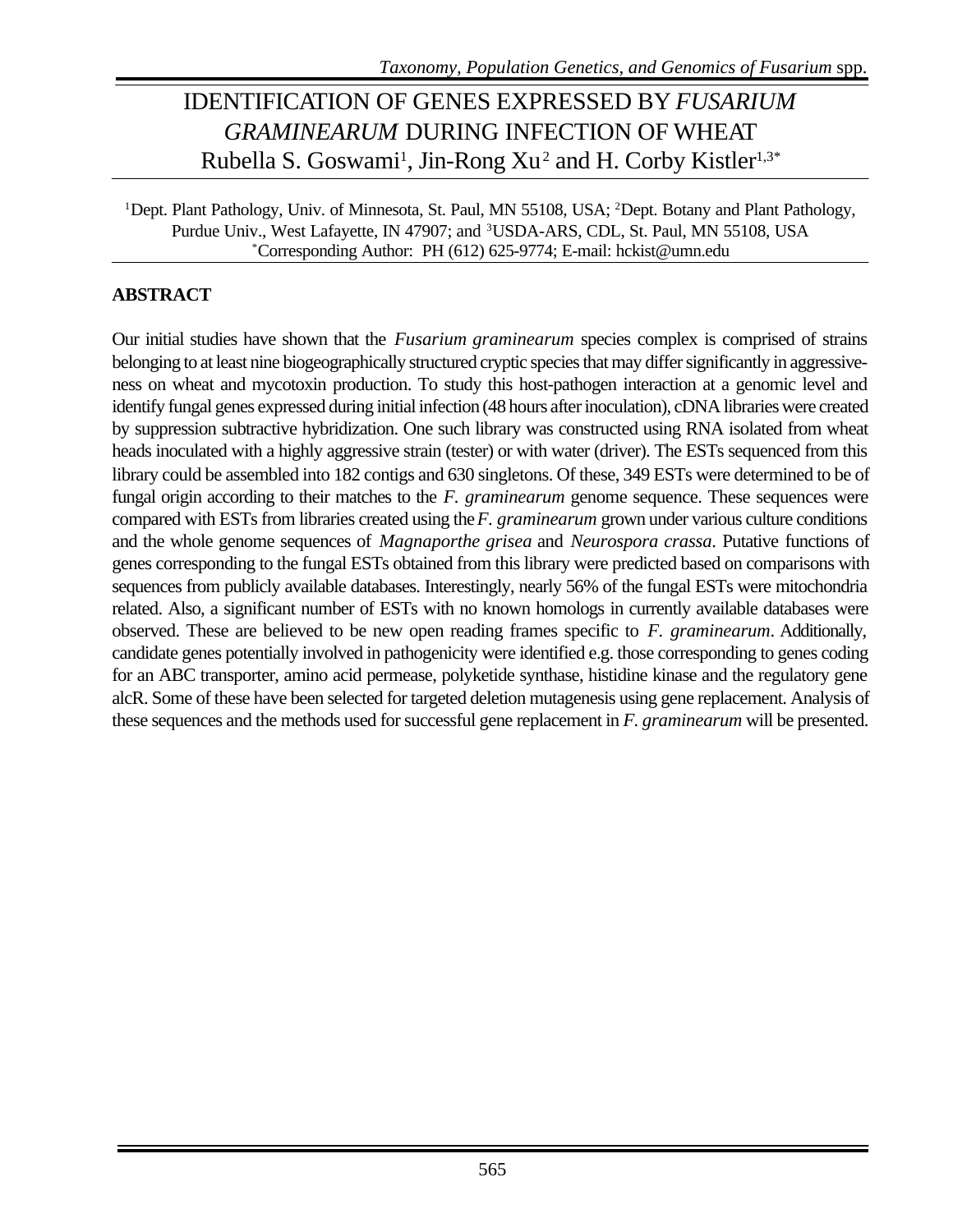# DEVELOPMENT OF AN AFFYMETRIX GENECHIP MICROARRAY USING THE GEN-AU / MIPS *FUSARIUM GRAMINEARUM* GENOME DATABASE U. Gueldener<sup>1</sup>, F. Trail<sup>2</sup>, J.R. Xu<sup>3</sup>, G. Adam<sup>4</sup> and H.C. Kistler<sup>5\*</sup>

<sup>1</sup>MIPS-Munich Information Center on Protein Sequences, GSF - National Research Center for Environment and Health, Ingolstädter Landstrasse 1, D-85764 Neuherberg, Germany; <sup>2</sup>Michigan State University, Department of Plant Biology, East Lansing, MI 48824-1312, USA; <sup>3</sup>Purdue University, Botany and Plant Pathology, Lilly Hall, 915 West State Street, West Lafayette, IN 47907-2054, USA; <sup>4</sup>BOKU - University of Natural Resources and Applied Life Sciences, Vienna, Department of Applied Plant Sciences and Plant Biotechnology, Muthgasse 18, A-1190 Vienna; and <sup>5</sup>USDA-ARS, 1551 Lindig Street, Cereal Disease Laboratory, University of Minnesota, St. Paul, MN 55108 , USA \*Corresponding Author: PH: 612-626-7269; E-mail: hckist@umn.edu

### **ABSTRACT**

Shortly after public release of the genome sequence of the plant pathogenic fungus *Fusarium graminearum* by the Broad Institute, automated draft gene calls were processed at MIPS and also at the Broad Institute. For both predicted gene sets, a variety of bioinformatics methods were applied at MIPS using the PEDANT system. Manual inspection of the calls using different gene prediction programs and EST sequences were also conducted to examine underpredicted genes and verify predicted coding regions. In order to reduce misdesigned probe sets, manual inspection of genes, at least the most interesting targets, is desirable before the design of an Affymetrix GeneChip microarray design.

With the help of the *Fusarium* community we manually processed ~860 entries; 408 of the calls were altered or added as completely new calls. To integrate all different calls as well as the results of the applied bioinformatics methods, the *F. graminearum* Genome Database was created (http://mips.gsf.de/genre/proj/fusarium/). However, only 6.1 % of the putative 14,000 *Fusarium* genes were manually processed.

During the manual gene modeling and correction procedure it appeared that the MIPS draft gene call set performed significantly better than the Broad set. Therefore we produced a combined gene call set for the Affymetrix GeneChip design with the order of preference "manually processed new calls" > "MIPS draft set" > "Broad set". To reduce the number of ~26,000 gene calls, the ORF sequences were truncated to 500 bases towards the 3' end and all redundant call names were added to the preferred ones as an alias. This approach resulted in a set of 16,926 calls. The set of full length ORF sequences and an additional 611 EST- and rRNAsequences were submitted to Affymetrix for initial computation of probe sets. After 3 rounds of chip design proposals, the sets were approved for mask design. First chip experiments for validation are on the way.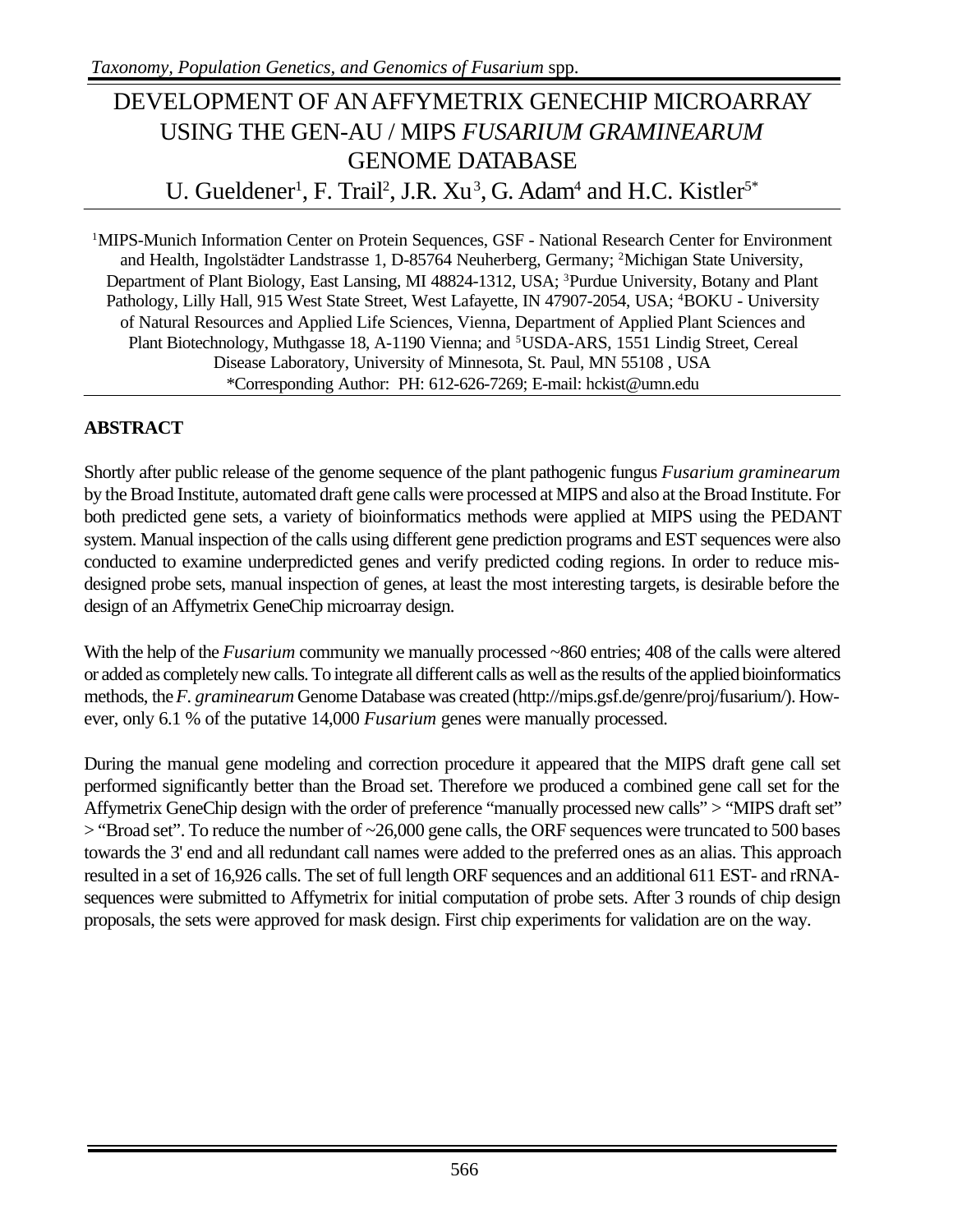### FUNCTIONAL GENOMICS OF *FUSARIUM GRAMINEARUM* Linda Harris<sup>1\*</sup>, Nancy Alexander<sup>3</sup>, Audrey Saparno<sup>1</sup>, Barbara Blackwell<sup>2</sup>, Susan McCormick<sup>3</sup>, Anne Desjardins<sup>3</sup>, Laurian Robert<sup>1</sup>, Nick Tinker<sup>1</sup> and Thérèse Ouellet<sup>1</sup>

<sup>1</sup>Bioproducts & Bioprocessing, <sup>2</sup>Food Safety and Quality, Eastern Cereal & Oilseed Research Centre, Agriculture & Agri-Food Canada, Ottawa, Ontario, K1A 0C6, Canada ; and <sup>3</sup>Mycotoxin Research Unit, National Center for Agricultural Utilization Research, ARS-USDA, Peoria, IL 61604k, USA \*Corresponding Author: PH: (613) 759-1314; E-mail: harrislj@agr.gc.ca

#### **ABSTRACT**

We are conducting gene profiling experiments using *Fusarium graminearum* ~4.5K uniEST cDNA microarrays and targeted gene disruptions to identify and functionally test candidate genes suspected to be involved in *F. graminearum* (*Fg*) pathogenicity. Fourteen *F. graminearum* cDNA libraries have been constructed from fungal cultures grown under a variety of conditions to generate a collection of ~10,000 expressed sequence tags (ESTs) which group into ~5500 contigs/singletons. A 4.5K unigene *F. graminearum* cDNA microarray has been printed in-house and array hybridization experiments are underway to explore metabolite biosynthesis and genes induced upon plant contact. Initial array hybridizations have compared expression profiles of *Fg* grown in liquid culture under conditions of trichothecene production over a 12-day period versus *Fg* in log phase. Metabolite analysis (HPLC/NMR) of ethyl acetate extracts of these liquid cultures has indicated increasing production of 15A-DON over the growth period as well as the presence of a second metabolite, butenolide.

Functional analysis of candidate genes through gene disruption or modification is the focus of a collaborative project between the USDA and Agriculture & Agri-Food Canada. For example, an analysis of *Fg* ESTs revealed a hotspot of gene expression from a putative novel biosynthetic gene cluster. Eight consecutive predicted genes are represented by a total of 51 *Fg* ESTs isolated from trichothecene-producing culture conditions. In addition, five of the genes are represented by six ESTs originating from *Fg*-infected wheat or barley libraries, suggesting these genes are expressed *in planta*. Northern analysis conducted on seven of the eight genes showed coordinated induction of gene expression, beginning at 4 days post induction and peaking at approximately 10 days post induction in liquid culture. Expression analysis of the eighth gene is in progress. Two of these genes have been initially targeted for gene disruption.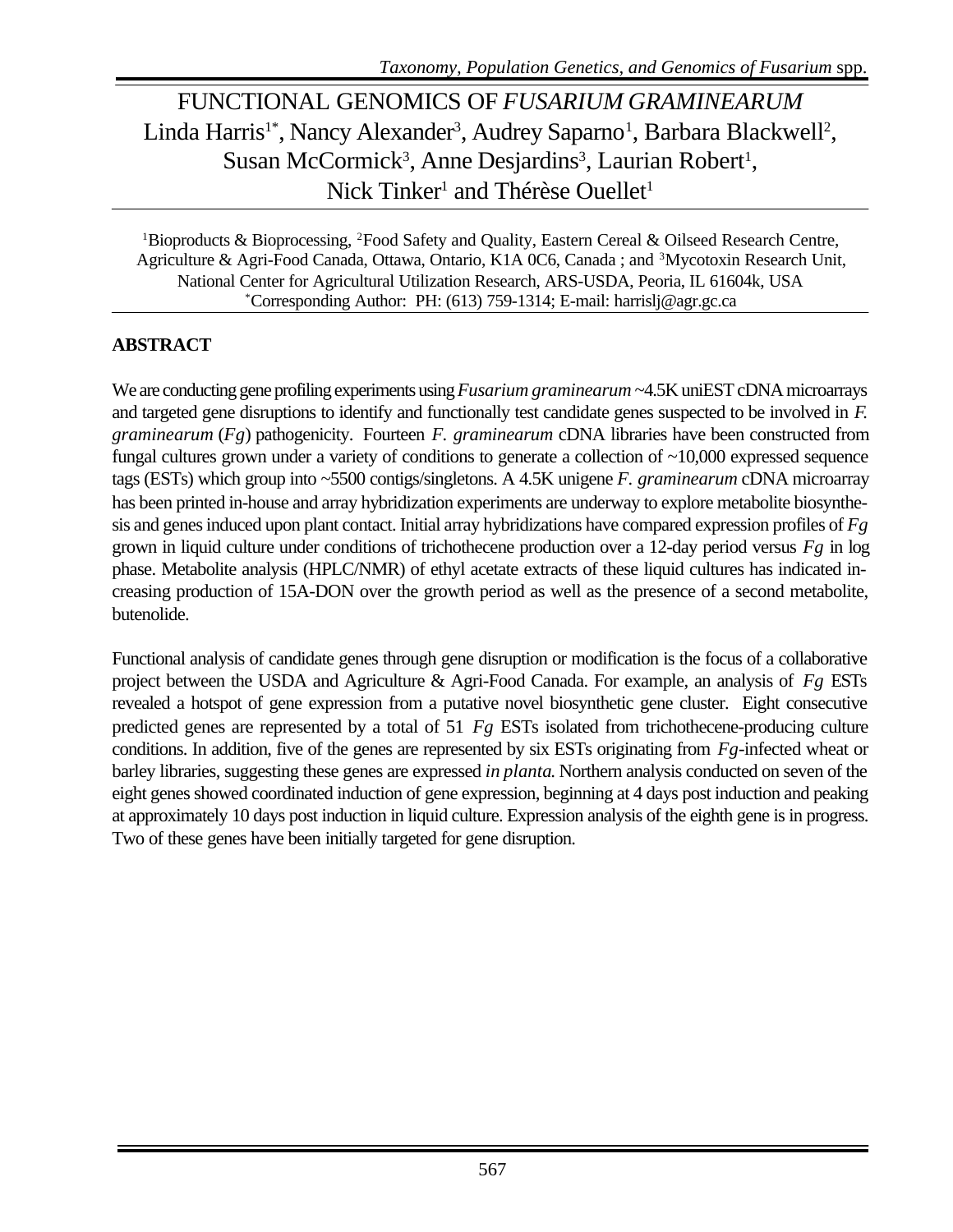# TYPE-A TRICHOTHECENE PRODUCTION BY *FUSARIUM* IN A PHYLOGENETIC CONTEXT G.A. Kuldau<sup>1\*</sup>, N.C. Zitomer<sup>1</sup>, D.M. Geiser<sup>1</sup>, D.D. Archibald<sup>2</sup>, T.J. Ward<sup>3</sup>, K. O'Donnell<sup>3</sup>, A.D. Jones<sup>4</sup> and M.M. Jimenez-Gasco<sup>1</sup>

<sup>1</sup>Department of Plant Pathology, <sup>2</sup>Department of Crop and Soil Sciences, <sup>4</sup>Department of Chemistry, The Pennsylvania State University, University Park, PA 16802, USA; and <sup>3</sup>Microbial Genomics and Bioprocessing Research Unit, National Center for Agricultural Utilization Research, USDA ARS, Peoria, IL, USA \*Corresponding Author: PH: 814-863-7232; E-mail: kuldau@psu.edu

### **ABSTRACT**

Most Fusaria causing wheat and barley head scab produce the type-B trichothecene deoxynivalenol and other 8-keto trichothecenes such as 3-acetyldeoxynivalenol and 15-acetyldeoxynivalenol. However, some fungi found on head-blighted wheat are known to produce the more toxic type-A trichothecenes such as diacetoxyscirpenol. Our objective is to fully elucidate species and species boundaries within the trichotheceneproducing group of *Fusarium* and to determine the trichothecene mycotoxin profile of all species within the group. We analyzed a set of 57 suspected type-A producers from the Penn State Fusarium Research Center collection and the NRRL collection at Peoria using molecular phylogenetics and HPLC-MS for trichothecenes. For HPLC–MS analysis, cultures were grown on autoclaved rice grains and subjected to analysis for ten trichothecenes: T-2 tetraol, nivalenol, deoxynivalenol, fusarenon-X, neosolaniol, 3-acetyldeoxynivalenol, 15 acetyldeoxynivalenol, diacetoxyscirpenol, HT-2, and T-2 toxin. Peak identities were determined using mass spectral analysis and comparison to standards. DNA sequences were generated from seven nuclear genes, EF1-a translation elongation factor, phosphate permease, 28S rDNA, *Tri101, Tri4, Tri5* and Bð-tubulin and subjected to phylogenetic analysis using maximum parsimony as the optimality criterion. Trichothecene-producers resolved to four well-supported clades. Most type-B trichothecene producers associated with head scab fell into a single clade, termed the *Gibberella zeae* complex, which is derived from within the others. Our initial observations indicate that there are species within each of the three type-A producer clades that produce type-B trichothecenes exclusively or in addition to type-A compounds. Species capable of producing both type-A and type-B are found in two of three type-A clades. Previous reports have noted this phenomenon only for *F. kyushuense* and recently for *F. poae*. We will report our ongoing work to define species and mycotoxigenic potential within the trichothecene-producing Fusaria.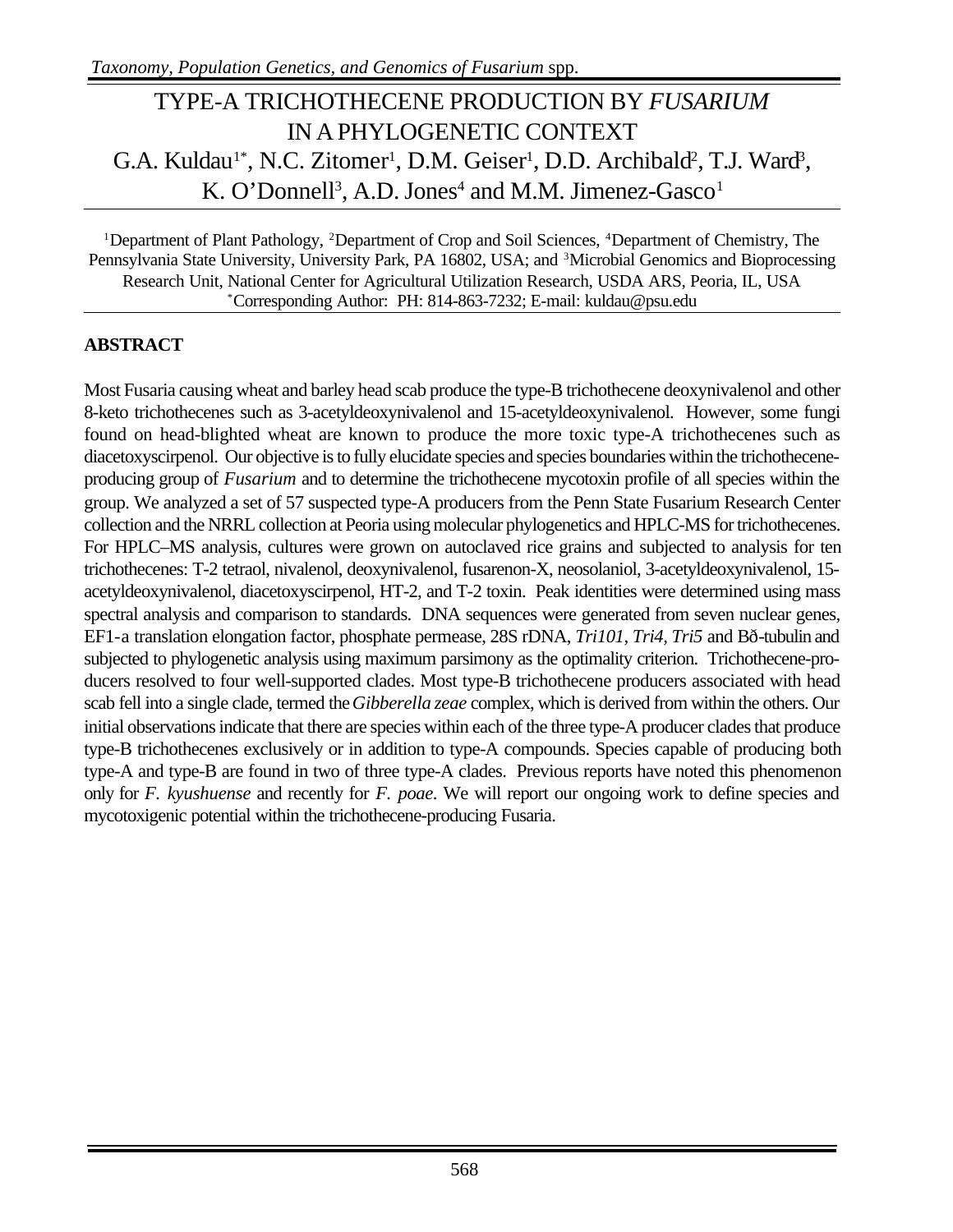# THE ALIGNMENT BETWEEN PHYSICALAND GENETIC MAPS OF *GIBBERELLA ZEAE* J. Lee<sup>1</sup>, J.E. Jurgenson<sup>2</sup>, J.F. Leslie<sup>1</sup> and R.L. Bowden<sup>3\*</sup>

<sup>1</sup>Department of Plant Pathology, Kansas State University, Manhattan, KS, USA; <sup>2</sup>University of Northern Iowa, Cedar Falls, IA, USA; and <sup>3</sup>USDA-ARS Plant Science and Entomology Research Unit, Manhattan, KS, USA \*Corresponding Author: PH: (785) 532-2368; E-mail: rbowden@ksu.edu

### **ABSTRACT**

Jurgenson et al. (2002) previously published a genetic map of *Gibberella zeae* (*Fusarium graminearum*) based on a cross between Kansas strain Z-3639 (lineage 7) and Japanese strain R-5470 (lineage 6). The genetic map was based on 1048 AFLP markers and consisted of nine linkage groups. We aligned the genetic map with the first assembly of the genomic sequence of strain PH-1 (lineage 7) that was released by The Broad Institute (Cambridge, MA). We used 7 sequenced structural genes and 130 sequenced AFLP markers from all nine linkage groups (LG) of the genetic map. One hundred and fifteen markers were associated with nine supercontigs (SC) of the genomic sequence. LG1, LG7, LG8 and LG9 aligned with SC2 and SC5; LG2 aligned with SC3, SC8 and SC9; LG 3 aligned with SC4 and SC6; and LG4, LG5 and LG6 aligned with SC1 and SC7. Approximately 99% of the sequence was anchored to the genetic map, indicating the high quality of the sequence assembly and the relative completeness and validity of the genetic map. The alignments grouped the linkage groups and supercontigs into four sets, suggesting that there are four chromosomes in this fungus.

#### **REFERENCE**

J. E. Jurgenson, R. L. Bowden, K. A. Zeller, J. F. Leslie, N. J. Alexander and R. D. Plattner. 2002. A genetic map of *Gibberella zeae* (*Fusarium graminearum*). Genetics 160: 1451-1450.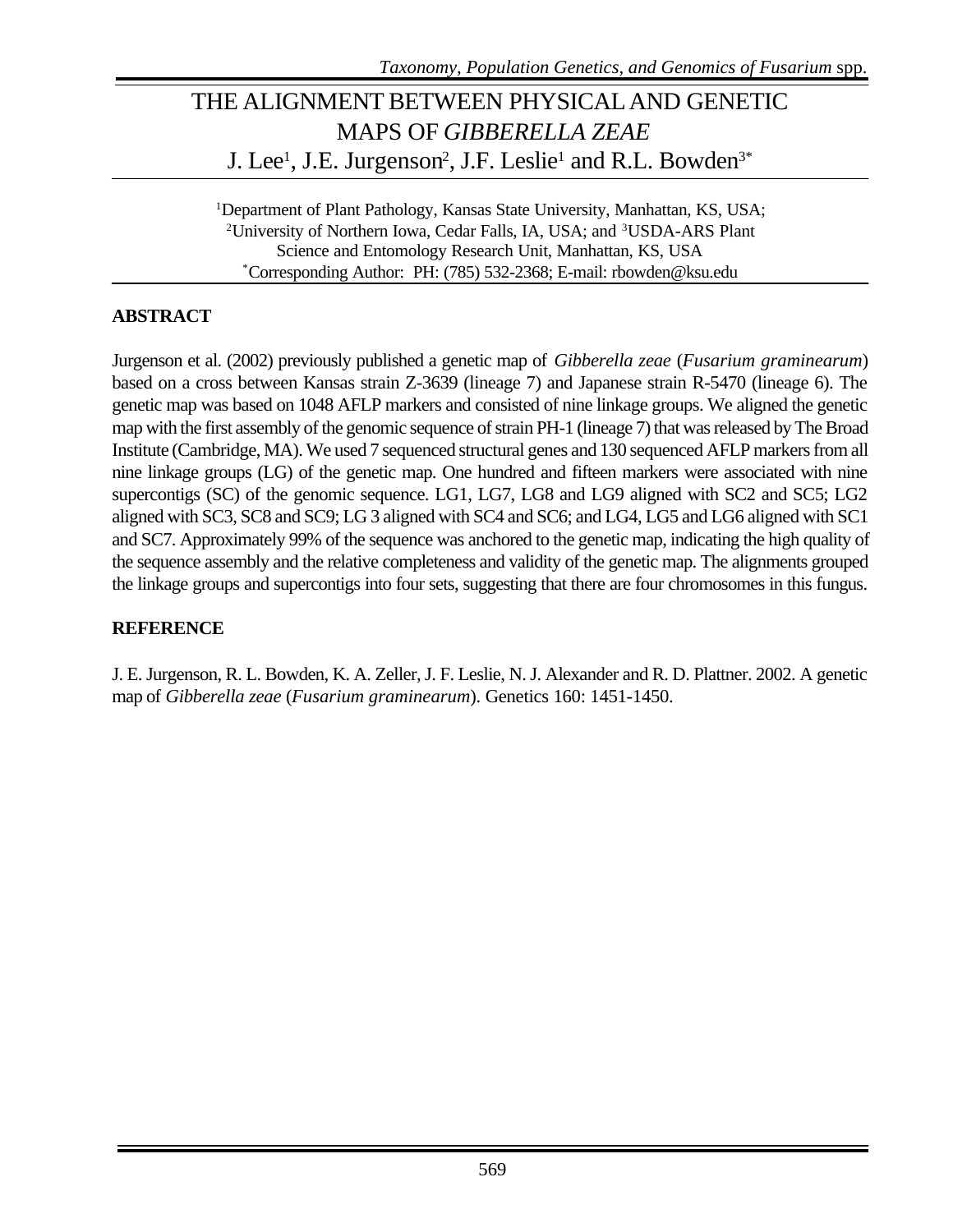# MOLECULAR AND PHENOTYPIC DIVERSITY WITHIN AND AMONG POPULATIONS OF *FUSARIUM GRAMINEARUM* T. Miedaner<sup>1\*</sup>, A.G. Schilling<sup>2</sup> and C.J.R. Cumagun<sup>1,3</sup>

<sup>1</sup>State Plant Breeding Institute, University of Hohenheim, Stuttgart, Germany; <sup>2</sup>Institute of Plant Breeding, Seed Science, and Population Genetics, University of Hohenheim, Stuttgart, Germany; and <sup>3</sup>Department of Plant Pathology, University of the Philippines, Los Banos, College, Laguna, 4031, Philippines \*Corresponding Author: PH: 49-711-4 59 26 90; E-mail: miedaner@uni-hohenheim.de

### **ABSTRACT**

We aimed for the analysis of genetic variation in populations of *Fusarium graminearum* collected on a worldwide, regional, and local basis and within a crossing progeny by molecular markers (RAPD, AFLP) and phenotypic traits. The traits were: Aggressiveness on a susceptible host, deoxynivalenol [DON] and nivalenol [NIV] production, and host colonization. The amount of genetic variation is an indicator for the evolutionary potential of a pathogen and provides an important clue for risk analysis of host resistance. Analysis of the world-wide collection showed that practically all isolates were mycotoxin producers, mostly of the DON (22/ 26), but some of the NIV (4/26) chemotype. NIV producer were from Germany, Italy, and Brazil and generally lower aggressive. AFLP profiles of 38 isolates of the world collection showed a high level of molecular diversity (mean GS 0.21). No grouping with respect to geographical origin or host species occurred. On a regional basis (southwestern Germany) also a significant (P<0.01) genetic variation for aggressiveness was found, isolates displayed a similar genotypic range than the world collection. Similarly, molecular diversity was high even on the local scale of two small (about 10.000 m<sup>2</sup>) wheat fields amounting to 46 to 64% of the maximal genotypic diversity  $(G<sub>max</sub>)$ . In total, 70 isolates yielded 53 multi-locus haplotypes within the largest German population. Allele frequencies ranged from 0.01 and 0.97 in this local population compared to 0.04 to 0.92 in the world collection. A hierarchical analysis of diversity for RAPD bands and aggressiveness showed that 84 and 54% of total variance, respectively, was already found within sampling sites of about 1 m<sup>2</sup>. Within single-field populations from Hungary and Canada a lower, but still considerable genotypic variation (27-28% of  $G_{\text{max}}$ ) was detected. Crossing of two medium aggressive isolates from Europe (Germany, Hungary) resulted in a progeny of 155 isolates displaying a significant (P<0.01) and large segregation variance for aggressiveness, host colonization, and DON production. Moreover, significant transgression directed towards higher aggressiveness, colonization and DON production was found consistently across three environments. This illustrates that different alleles for these traits were present in both parents that were obviously combined to a higher performance. The large molecular and phenotypic diversity of *F. graminearum* even on small spatial scales might be most likely caused by a large population size of the pathogen and regular recombination with some extent of outcrossing. This enlarges allele diversity, but favourable genotypes can still be maintained by asexual propagation. The frequent alternation between saprophytic and parasitic life cycle might additionally support a high degree of polymorphism within populations. In conclusion, the results reflect a high evolutionary potential of *F. graminearum* that might allow a non-specific adaptation to host resistance, especially when highly effective resistance sources are used on large acreages.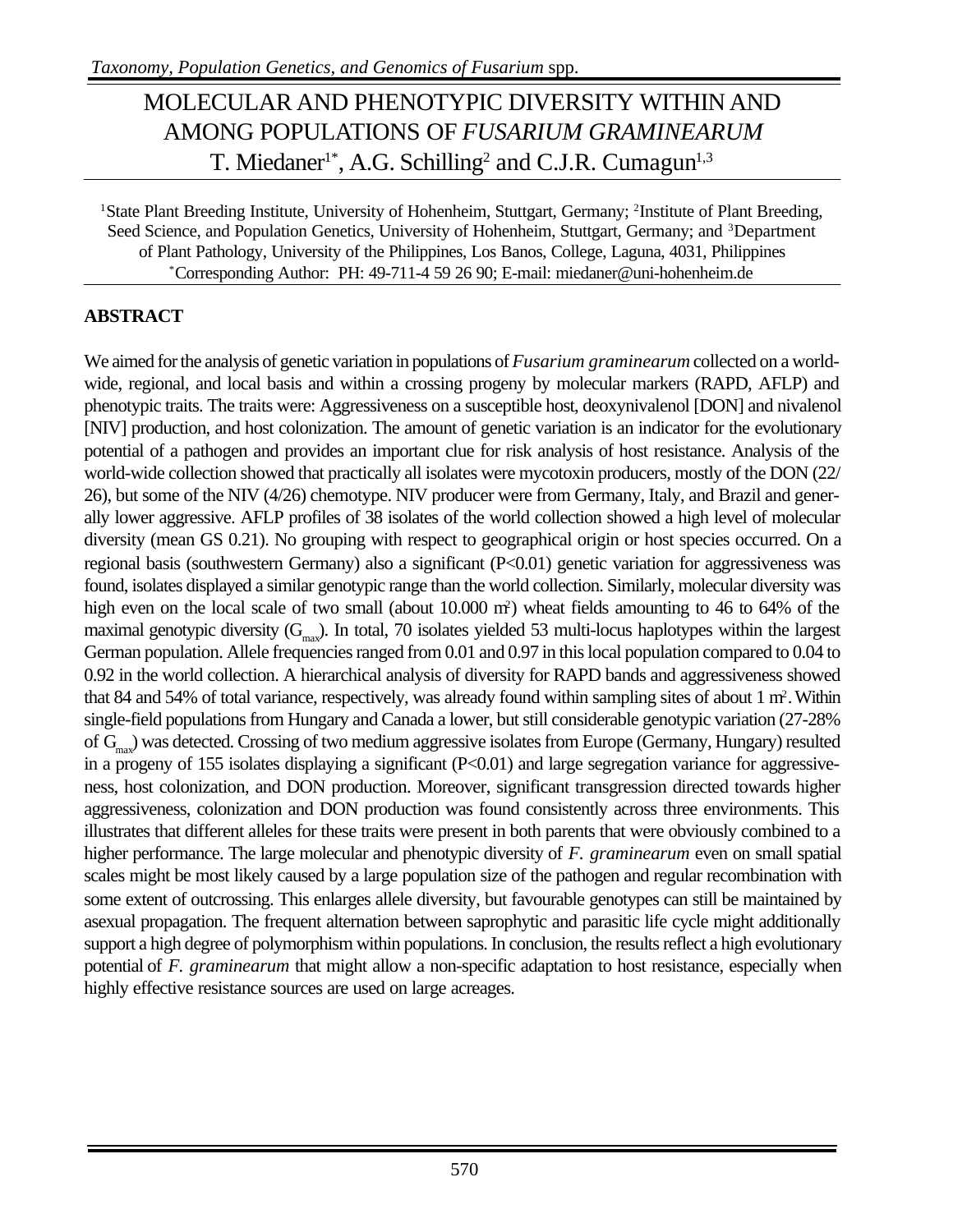# VARIABILITY AND STRUCTURE OF THE IGS REGION IN THE *GIBBERELLA FUJIKUROI* SPECIES COMPLEX S. Mirete<sup>1</sup>, B. Patiño<sup>2</sup>, M. Jurado<sup>1</sup>, C. Vázquez<sup>2</sup> and M.T. González-Jaén<sup>1\*</sup>

<sup>1</sup>Department of Genetics; and <sup>2</sup>Department of Microbiology III, University Complutense of Madrid, José Antonio Nováis 2, Madrid, Spain \*Corresponding Author: PH: 34 913944830; E-mail: tegonja@bio.ucm.es

#### **ABSTRACT**

The intergenic spacer of the rDNA units is located between 28S and 18S genes of the nuclear rDNA in filamentous fungi with a length of about 2,5 kb in species of *Fusarium*. This region shows a high variability which is widely used to analyse variability at intraspecific level or among closely related species. Variability is due to nucleotide substitutions and to differences in length, which are attributed to duplications or deletions during crossing-over events. However, IGS region also contains a number of relevant conserved motifs such as those motifs controlling rDNA expression. We report the results of the comparative analysis of the primary structure of the IGS region to unravel the presence of repetitions and/or functional motifs in the *Gibberella fujikuroi* species complex and closely related species. This complex is especially relevant because it includes cosmopolitan pathogens of important agricultural plant species and they are important source of mycotoxins. Several short (14 nt) and long (120 nt) repetitions have been identified which showed variability in the number and position, in the case of the short repeats, causing the occurrence of characteristic specific patterns and differences in length which may be accompanying the speciation in this complex. These patterns could be explained by recombination events reducing or increasing the number of repetitions and its relative position.

#### **ACKNOWLEDGEMENT**

This work was supported by the projects AGL2001/2974/C05/5 (MCYT) and PR248/02-11708(UCM/ DANONE.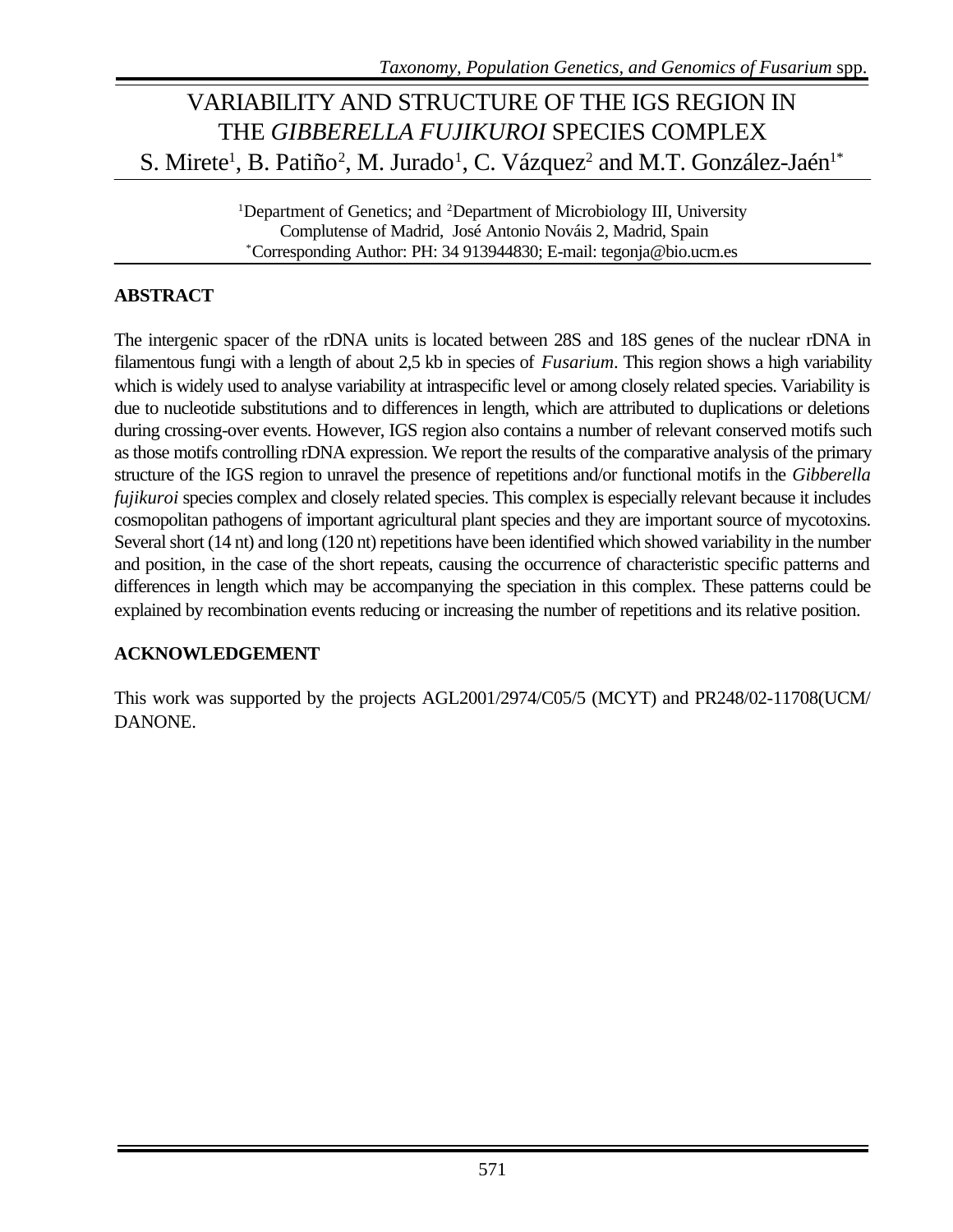## MATING TYPES DETERMINATION IN *FUSARIUM PHYLLOPHILUM* AND *FUSARIUM RAMIGENUM* F. Munaut\* and F. Van Hove

Mycothèque de l'Université catholique de Louvain (BCCM/MUCL<sup>#</sup>), Unité de Microbiologie, Faculté d'Ingénierie biologique, agronomique et environnementale, Université catholique de Louvain, Croix du Sud 3 bte 6, B-1348 Louvain-la-Neuve, Belgium. (#Part of the Belgian Coordinated Collection of Micro-organisms (BCCMTM) consortium.) \*Corresponding Author: PH: 32 2-47 37 42; E-mail: munaut@mbla.ucl.ac.be

### **ABSTRACT**

*F. phyllophilum* and *F. ramigenum* are two species newly described within the *Gibberella fujikuroi* complex (Nirenberg and O'Donnell, 1998). In previous studies, it was demonstrated that they were fumonisin producers (Fotso *et al.*, 2002; Van Hove *et al.*, 2002). As only fragmentary data concerning their sexual stage exist, we decided to focus our study i) on their mating identification, ii) on the search of their sexual stage, and iii) on their phylogenetic relationships within the complex.

Therefore, the primers Gfmat1a and Gfmat1b, previously developed by Steenkamp *et al.* (2000) for identification of the mating type in the *Gibberella fujikuroi* complex, were used to characterize the isolates. Interestingly, two *F. ramigenum* strains (MUCL 43904 and 7612) presented two different mating sequences (*MAT-1* and *MAT-2*). Furthermore, two *F. phyllophilum* strains (MUCL 239 and 43905) were identified as *MAT-1* strains, while two *F. phyllophilum*-like strains (MUCL 27661 and 44479) were identified as *MAT-2* strains. Phylogenetic analyses clearly separated *F. ramigenum* and *F. phyllophilum* from the other sequenced species, particularly those for which the sexual stage has already been described (mating population A to I). The analyses also demonstrated the close relationships of the two species with *F. verticillioides.*

Diallele crosses were tested on six different media, and under different light conditions. Besides the development of perithecia in compatible *F. verticillioides* crosses used as control, development of mature perithecia was observed in *F. ramigenum* crosses, what is the first report of the sexual form for this species. On basis of integration of the various results (morphological, molecular and crosses), we propose to create a new mating type population J and its teleomorphic stage *Gibberella ramigena*. Additionnal data are expected for *F. phyllophilum*.

#### **REFERENCES**

Fotso J., Leslie J.F. and Smith J.S. (2002) Production of beauvericin, moniliformin, fusaproliferin, and fumonisins B1, B2 and B3 by fifteen ex-type strains of *Fusarium* species. Appl. Environ. Microbiol. 68:5195-5197.

Van Hove F. and Munaut F. (2002) First report of fumonisin production by *Fusarium phyllophilum* and *F. ramigenum*. VIIth European Seminar on "*Fusarium* Mycotoxins, Taxonomy and Pathogenicity", Poznan, Poland 04-07/09/2002.

Steenkamp E.T., Wingfield B.D., Coutinho T.A., Zeller K.A., Wingfield M.J., Marasas W.F.O. and Leslie J.F. (2000) PCR-based identification of MAT-1 and MAT-2 in the Gibberella fujikuroi species complex. Appl. Envir. Microbiol. 66: 4378-4382.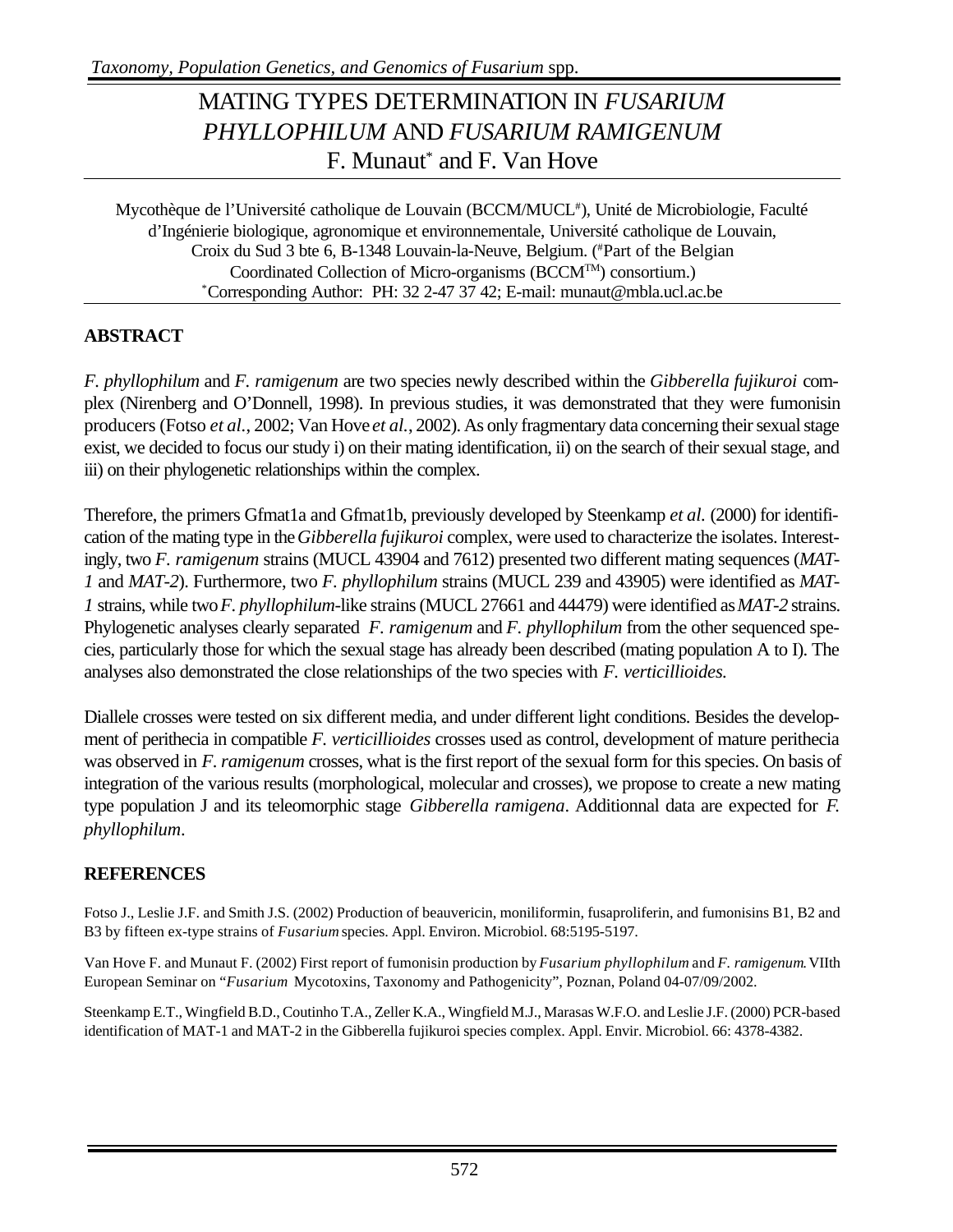# VARIATION AMONG ISOLATES OF *FUSARIUM GRAMINEARUM* ASSOCIATED WITH FUSARIUM HEAD SCAB IN INDIA M. S. Saharan<sup>1\*</sup>, A. Naef<sup>2</sup>, G. Defago<sup>2</sup>, J. Kumar<sup>1</sup> and R. Tiwari<sup>1</sup>

<sup>1</sup>Directorate of Wheat Research, Karnal, Haryana, 132001-INDIA; and <sup>2</sup>Institute of Plant Sciences, Federal Institute of Technology, Zurich, Switzerland \*Corresponding Author: Phone: 91-184-2267168; E-mail: mssaharan7@yahoo.co.in

#### **ABSTRACT**

Head scab of wheat caused by *Fusarium spp.* is characterized by bleaching of the wheat spike, shriveled kernels and accumulation of mycotoxins which may cause various ailments in humans and animals. Understanding the variability of the fungal population associated with head scab could improve disease control strategies. The main aim was to investigate the genotypic and pathogenic variability within *F. graminearum* in relation to geographic origin. In the present study, *F. graminearum* were isolated from diseased spikes sampled from naturally infected wheat from Punjab, Tamil Nadu and high Himalayas of Himachal Pradesh during 2000- 2002. Inter and intra species specific aggressiveness assessed could also be noticed on the basis of head scab rating on different varieties of wheat. *F. graminearum* isolates of Dalang Maidan and Wellington were significantly more aggressive than Ludhiana and Gurdaspur isolates of *F. graminearum*. Fusarium head scab ratings were more on varieties Sonalika, HD 29 and PBW 222, irrespective of the isolate used. Randomly amplified polymorphic DNA (RAPD) was used to study genetic variation in natural pathogen populations of F. graminearum (15 isolates). A screening of sixty one 10-mer oligonucleotide RAPD primers (OPAA 1-20, OPAC 1-20, OPAD 1-20, OPV 14) revealed 19 RAPD primers to yield informative (polymorph), strong and reproducible DNA amplicons (bands) by PCR. The number and size of the amplified fragments varied with different primers. The amplification products were in the range of 300 bp to 1.2 Kb. Maximum number of bands (11) were scored with primer OPAD 12 followed by 10 bands with OPAA 12. The genetically most similar isolates belonged to Punjab viz., G 31 and L 23 (92.65 %) while the Lahaul valley isolate (D 3) and the Wellington isolate (W 3) were found genetically most dissimilar (47.79 %). Cluster analysis of band sharing coefficients separated isolates of *F. graminearum* into four clusters. This study has shown that there is a considerable pathogenic and genotypic variability among *F. graminearum* isolates obtained from infected wheat earheads from different geographic regions of India.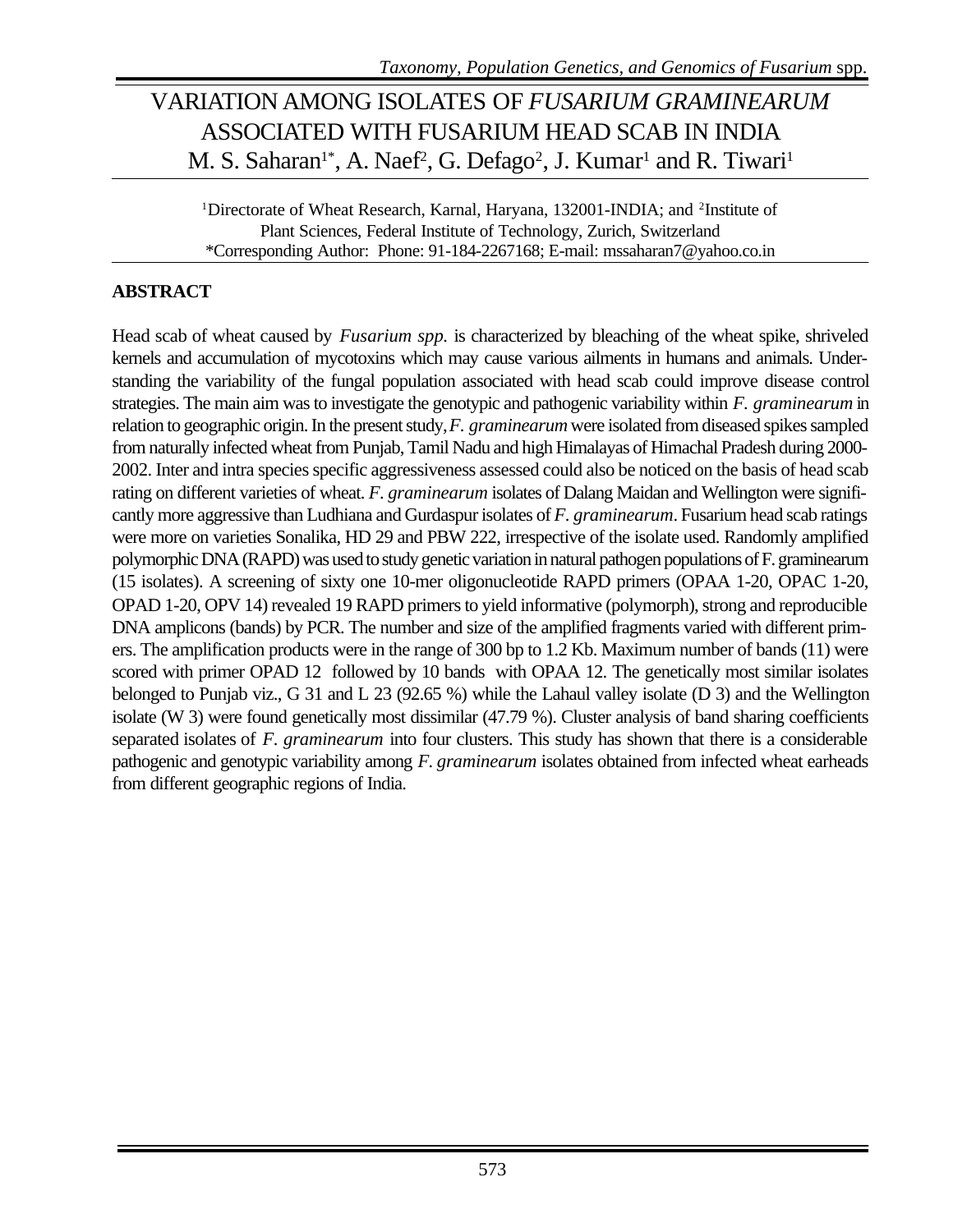# VARIABILITY OF *FUSARIUM CULMORUM* – AGENTS OF HEAD BLIGHT Samokhina, I.Ju., Kovalenko, E.D.\* and Srizhekozin, Ju.A.

Russian Research Institute of Phytopathology, 143050 Moscow Region, Odintsovo District, Bolshie Vyasemi, RUSSIA \*Corresponding Author: PH: 7-096-33-4-11-23; E-mail: kovalenko@vniif.rosmail.com

#### **OBJECTIVES**

Variability of Fusarium culmorum to pathogenic and toxic will study.

Strains of *F. culmorum* will characterize on 5 rye cultivars.

### **INTRODUCTION**

Scab or Fusarium head blight (FHB) is a serious disease in many cereal crops Russia. This disease is the most dangerous to the winter rye. FHB can significantly reduce rye grain yield and quality (Novozhilov K.V., Levitin M.M., 1990; Monastirskij O.A. 2000; G. Gang et al., 1998; Ivaschenko V.G. et al, 2004).

The mycotoxins produced by *Fusarium* spp. in infected grains are harmful to animals and human health (Bilai V.I., 1955; Bamburg et all, 1968; Mirocha et all, 1976; Ivaschenko V.G. et al, 2004; Levitin M.M., 1994; S. L. Walker et al., 2001).

The selection of winter rye cultivars immune to FHB considers the very perspective. But it is impossible without study pathogenic and toxic qualities of frequent fungus.

*Fusarium culmorum (W.G.Sm.) Sacc.* is one of frequent pathogens of scab in Moscow region.

#### **MATERIALS AND METHODS**

Genotypes *F. culmorum* with various morphological - cultural types ("C") of colonies were received on potato agar plates at 24°C during 2 weeks.

With the purpose of pathogenic and toxic qualities sterile seeds were inoculated with conidial suspensions and culture filtrates of the 4 genotypes *F. culmorum*. Inoculated and control (treated by adding 5 ml sterile water) seeds were allowed to continue germination for 3 days, on filter paper with low moisture level (25 seeds/Petri dish). In fours reiteration samples were evaluated for each experiment. For each genotype, records of following parameters are taken:- the germination's percent of seeds; - length of root of seeds.

Accounting information of control taken for 100 %.

### **RESULTS AND DISCUSSION**

Genotypes *F. culmorum* with various MCT significantly differed pathogenic and toxic quality. The analysis of variance has showed significant influence of factors (cultivars and strains) on percent of seed germination of winter rye (fig. 1, 2). Each bar represents the mean of experiments with ten replications for cultivarstrain combinations averaged across 4 strains *Fusarium culmorum* or 5 winter rye cultivars with the purpose of revealing their influence on percent of seed germination. Cultivars or strains with a letter in common above the bar do not differ significantly according to Tukey's multiple test  $(a=0.05)^*$ .

The strain MCT IV significantly differed  $(P<0.05)$ from strains "C" I, "C" III and "C" V according to Fisher's criterion. Strain MCT IV showed the greatest pathogenic and toxic quality. It was reduced percent of seed germination of winter rye on 50 % in comparison with control. Differences between strains *F. culmorum w*ith MKT I, III and V were inessential.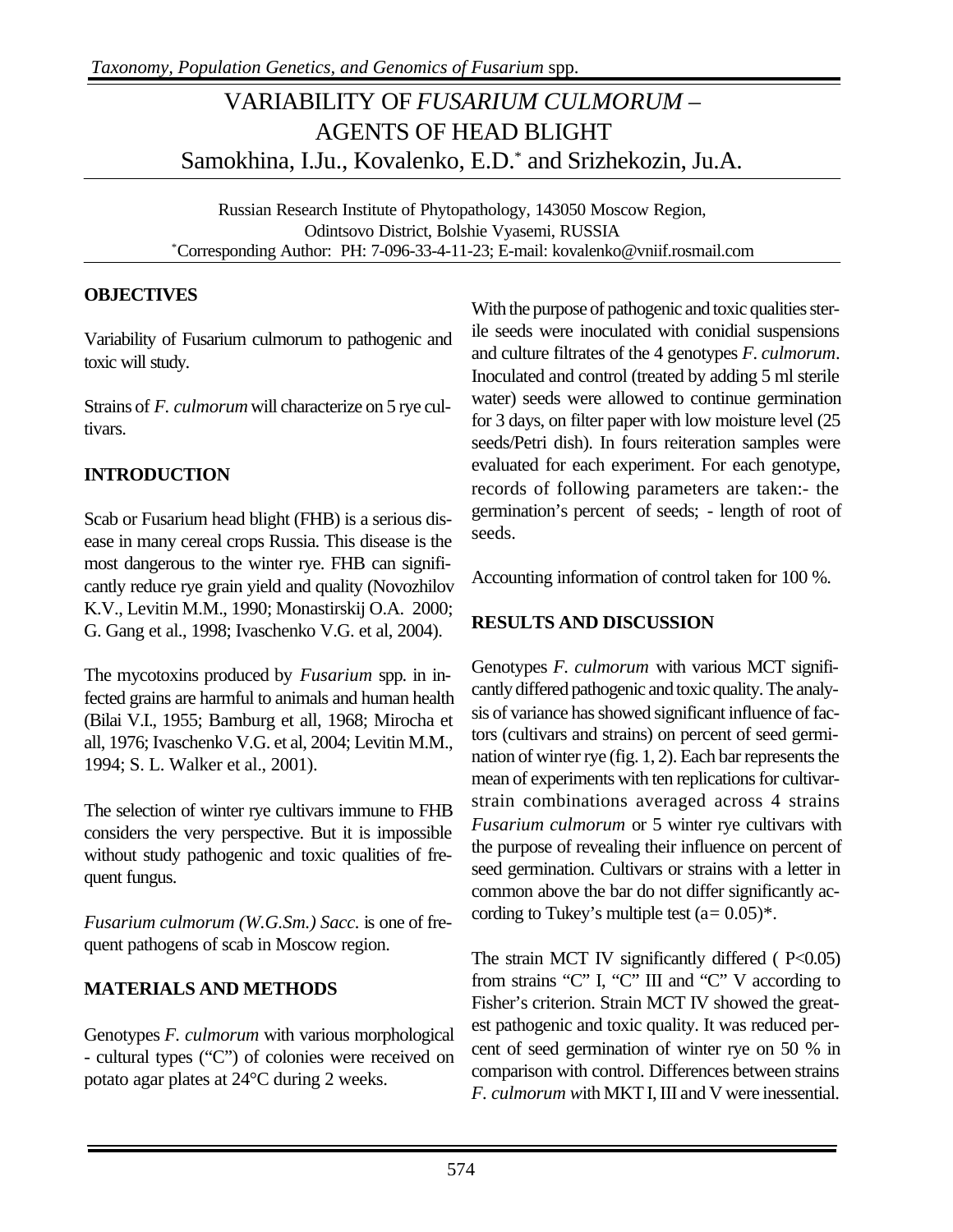They were reduced percent of seed germination of seeds on 61 % on average.

Distinctions in percent of seed germination on cultivars were significant ( P<0.05). The least susceptible to cultural suspension and culture filtrates were cultures of rye Purga and Falenskaja 4 – percent of seed germination was 67 % in comparison with control. Genotype of rye Vjatka 2 was the most susceptible to studied strains. Percent of seed germination was 50 % in average.

Influence of cultivar-strain interactions was also statistically significant ( P<0.05), separate distinctions between values of average percent of seed germination have been insignificant and marked with identical letters above the bars (fig. 3, 4). Each bar represents the mean of experiments with ten replications for cultivarstrain combinations averaged across 4 strains *Fusarium culmorum* or 5 winter rye cultivars with the purpose of revealing their influence on percent of seed germination. Cultivars or strains with a letter in common above the bar do not differ significantly according to Tukey's multiple test  $(a = 0.05)^*$ .

The analysis of variance has showed significant influence of factors (cultivars and strains) on length of root of seeds of winter rye. The strains MCT IV and MCT I significantly differed (P<0.05) from strains "C" III and "C" V according to Fisher's criterion (fig. 5, 6). These strains were characterized high pathogenic qualities. Strain MCT V was characterized less pathogenic qualities to length of root. Strain MCT IV was characterized high toxic qualities to length of root, and strain MCT I was characterized less toxic qualities.

Distinctions in length of root of seeds of winter rye were significant (P<0.05). The least susceptible to cultural suspension were culture of rye Falenskaja 4 –

length of root was 66 % in comparison with control. The least susceptible to culture filtrates were culture of rye Falenskaja 4, Purga and Bezenchukskaja 88. The most susceptible to culture filtrates were culture of rye Snezhana.

So *F. culmorum* showed high variability pathogenic and toxic qualities. It is necessary to note at the selection of resistance cultivars.

#### **REFERENCES**

Bamburg J. R., Strong F. M., Smalley E.B. Toxins from moldy cereals. 1968. J. Agric. Food Chem., 17, ! 3: 445.

Bilai V.I. Fusarii (Biology and taxonomy). Kiev, 1955. 320 p.

Gang G., Miedaner T., Schuhmacher U., Schollenberger M. and Geiger H. H. 1998. Phytopathology, 88: 879 – 884.

Ivaschenko V.G., Shipilova N.P., Nazarovskaja L.A. Fusarium Head Blight of cereals. St. Petersburg, 2004. 164 p.

Levitin M.M. Micotoxins. 1994. Crop protection. ! 2. P. 12-13.

Mirocha C.I., Pathre S.V., Schauerhamer B., Christensen C.M. 1976. Appl. Environ. Microbiol., 32, !4: 553 - 556.

Novozhilov K.V., Levitin M.M. Line of researches for problem solving Fusarium Head Blight of cereals. 1990. Bulletin of agricultural sciences. ‡10. P. 64-67.

Monastirskij O.A. Infection of seeds of toxic fungi. 2000. Agro XXI. ! 4. P. 6-7.

Walker S. L., Leath S., Hagler Jr. W. M., Murphy J. P.. 2001. Variation among isolates of *Fusarium graminearum* associated with Fusarium Head Blight in North Carolina. Plant Disease, 85: 404 – 410.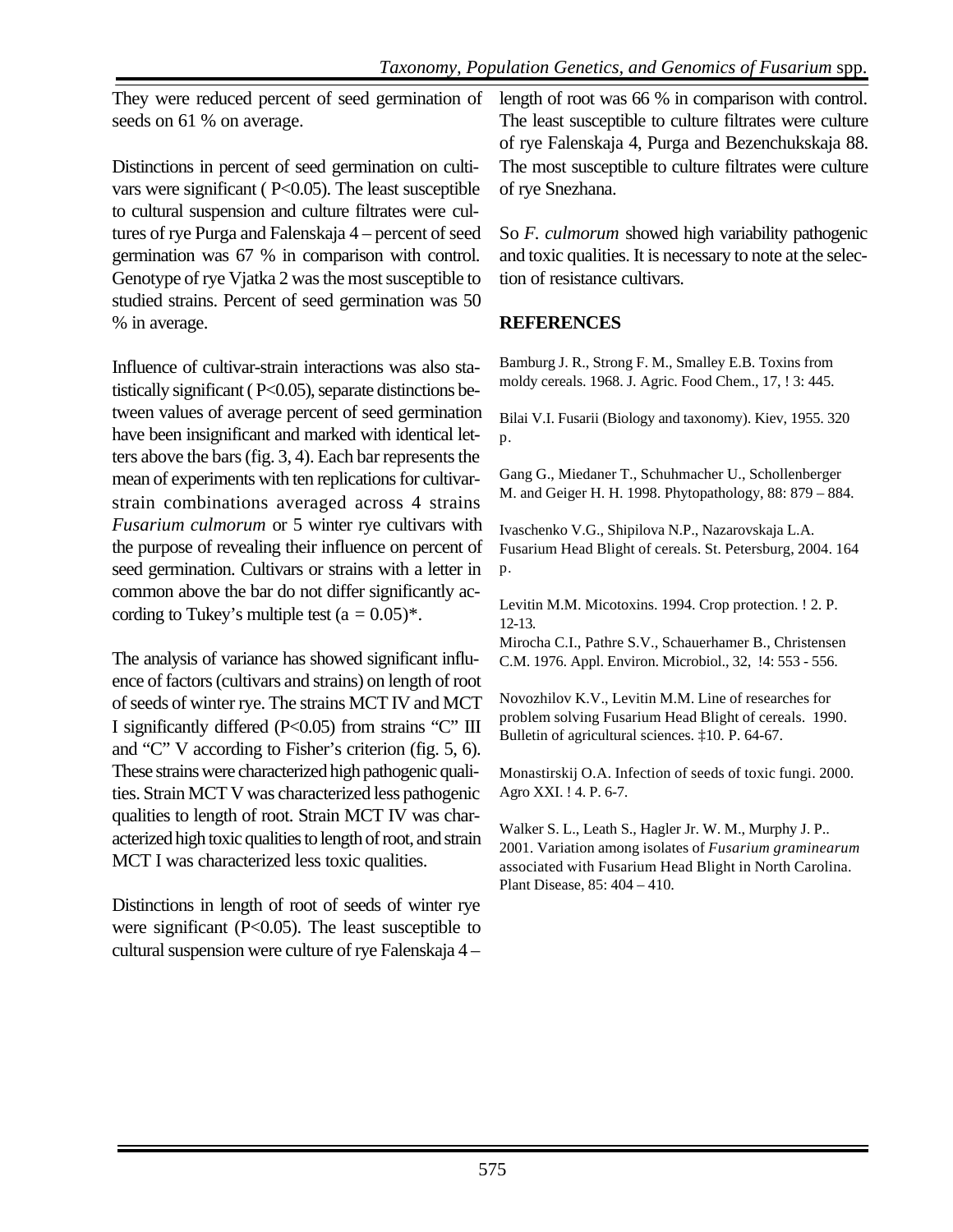

**Figure 1**. Mean percent of seed germination of five winter rye cultivars inoculated with conidial suspension of four strains *Fusarium culmorum* with various morphological - cultural types (? C? ) of colonies (I, III, IV and V*).*



**Figure 2**. Mean percent of seed germination of five winter rye cultivars inoculated with culture filtrates of four strains *Fusarium culmorum* with various ? C? of colonies (I, III, IV and V*).*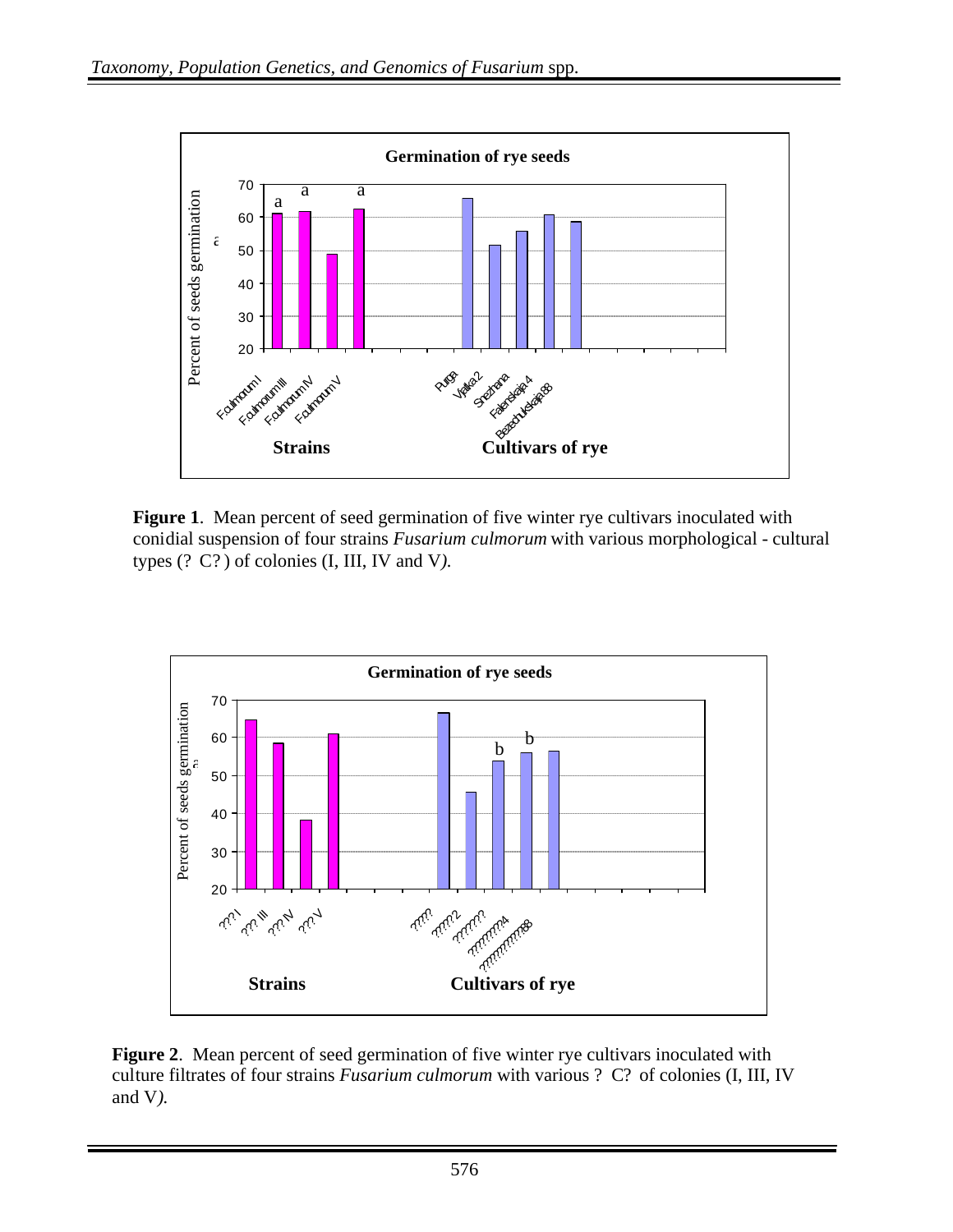

**Figure3.** Mean percent of seed germination of five winter rye cultivars inoculated with conidial suspension of four strains *Fusarium culmorum* with various ? C? of colonies (I, III, IV and V*).*



**Figure 4.** Mean percent of seed germination of five winter rye cultivars inoculated with culture filtrates of four strains *Fusarium culmorum* with various ? C? of colonies (I, III, IV and V*).*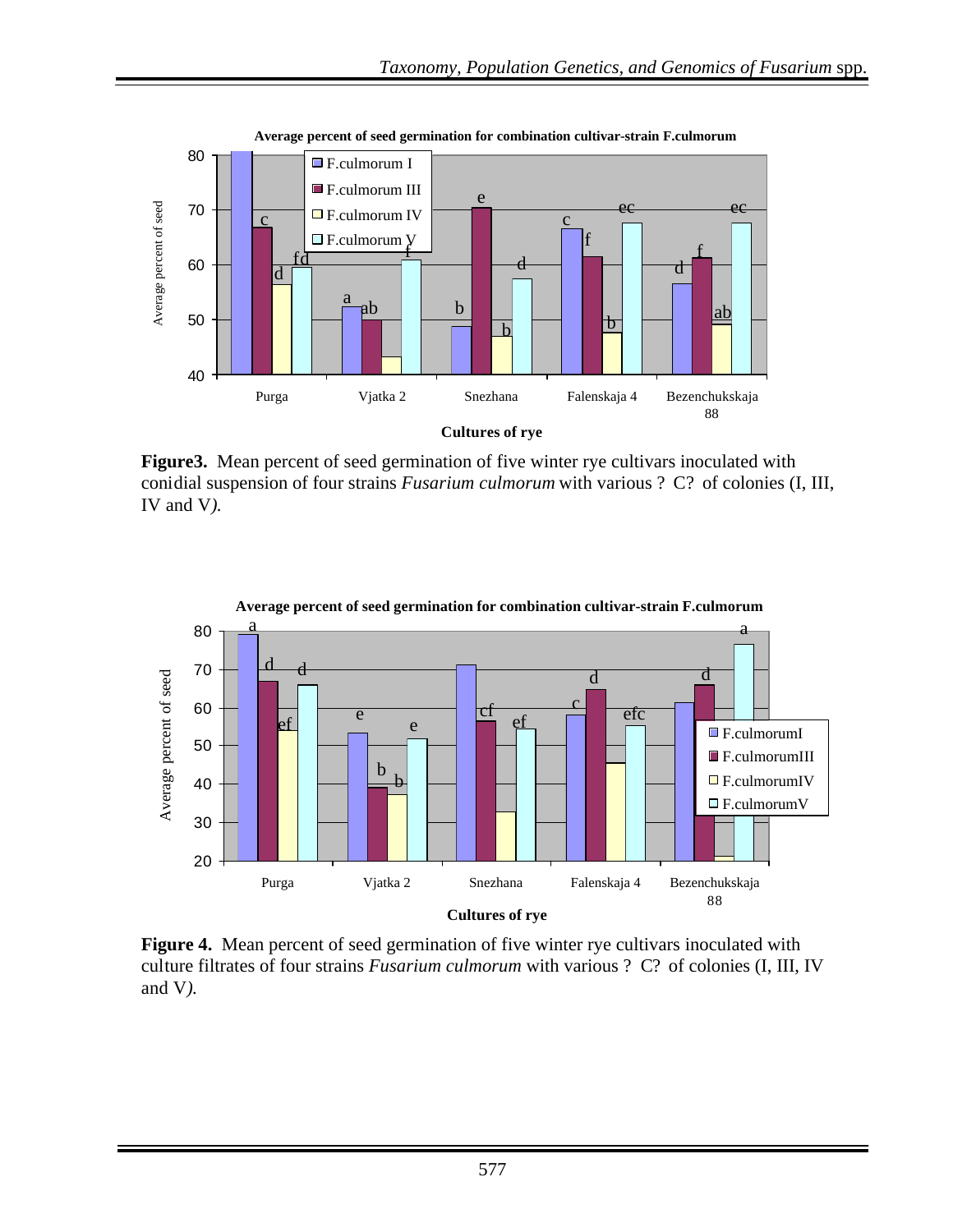

**Figure 5.** Mean length of root of seeds of five winter rye cultivars inoculated with conidial suspension of four strains *Fusarium culmorum* with various morphological - cultural types (? C? ) of colonies (I, III, IV and V*).*



Figure 6. Mean length of root of seeds of five winter rye cultivars inoculated with culture filtrates of four strains *Fusarium culmorum* with various morphological - cultural types (? C? ) of colonies (I, III, IV and V*).*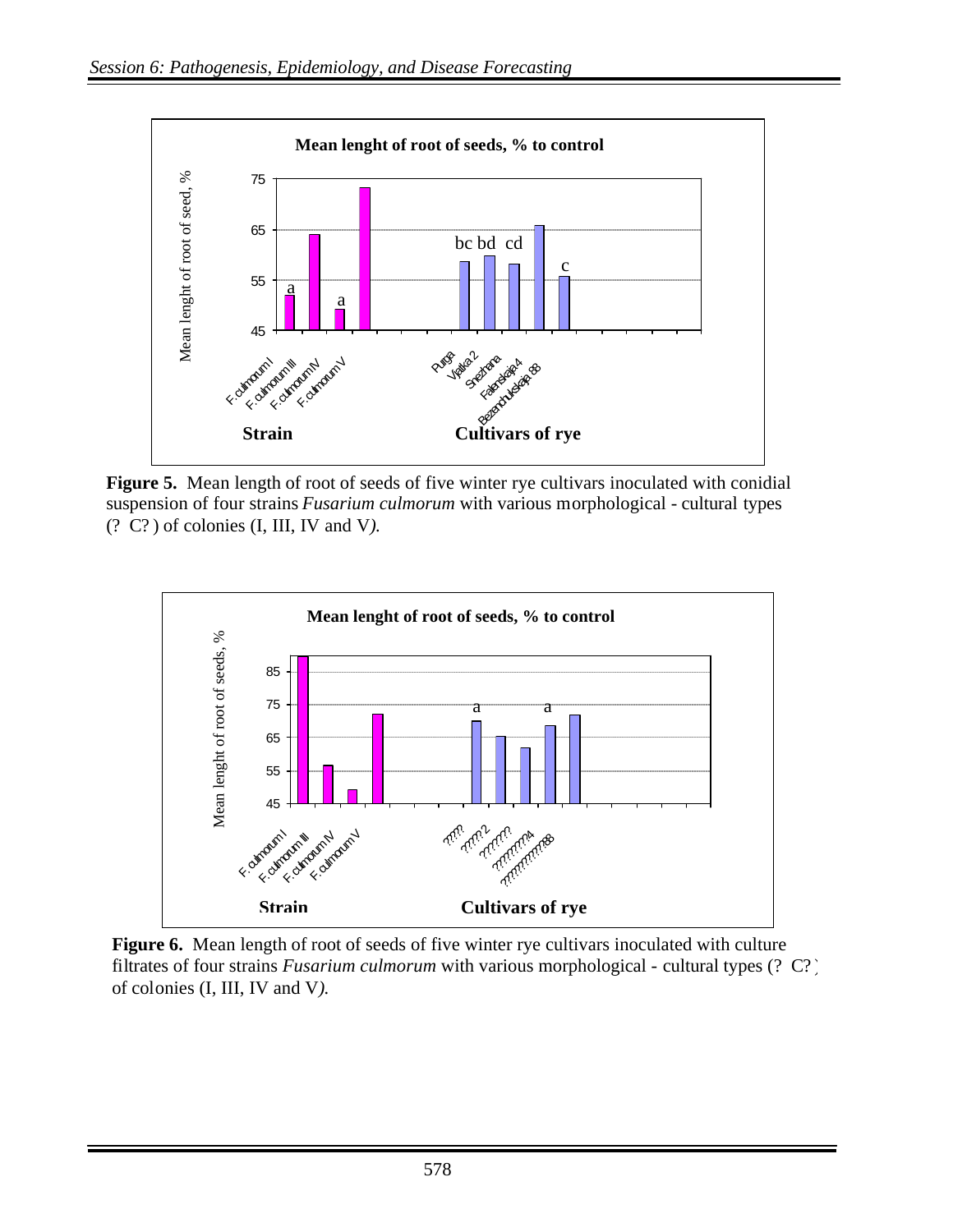# MYCOTOXIN PRODUCTION AND LINEAGE DISTRIBUTION IN CENTRAL EUROPEAN ISOLATES OF THE *FUSARIUM GRAMINEARUM* CLADE B. Tóth<sup>1\*</sup>, Á. Mesterházy<sup>1</sup>, T. Bartók<sup>1</sup> and J. Varga<sup>2</sup>

<sup>1</sup>Cereal Research non-Profit Company, P.O. Box 391, H-6701 Szeged, Hungary; and <sup>2</sup>Department of Microbiology, University of Szeged, Faculty of Sciences, P.O. Box 533, H-6701 Szeged, Hungary \*Corresponding Author: PH: (3662) 435-235; E-mail: beata.toth@gk-szeged.hu

#### **ABSTRACT**

Fusarium head blight caused mainly by *Fusarium graminearum* and *F. culmorum* is the most important disease of wheat in Central Europe. Contamination of wheat by the mycotoxins produced by these and other species is the most serious effect of FHB, since these mycotoxins are harmful to both humans and animals. We examined the mycotoxin producing abilities, aggressiveness and molecular variability of *Fusarium graminearum* isolates using different techniques. Altogether 26 Hungarian, three Austrian isolates and representatives of eight species identified in the *F. graminearum* clade were involved in this study. Mycotoxin producing abilities of the isolates were tested by GC-MS and HPLC. The mycotoxins tested included type B trichothecenes (deoxynivalenol, 3- and 15-acetyl-deoxynivalenol, nivalenol, 4-acetyl-nivalenol (fusarenone X)) and zearalenone. All but one of the isolates produced zearalenone. The Central-European isolates were found to belong to chemotype I (producing deoxynivalenol). Most isolates produced both 15- and 3-acetyl-DON, but the majority of them produced more 15-acetyl-deoxynivalenol than 3-acetyl-deoxynivalenol suggesting that they belong to chemotype 1b. Huge differences were observed among DON producing abilities of the isolates (54- 16.000 mg kg-1). All *F. graminearum* isolates were found to be highly pathogenic in *in vitro* aggressiveness tests. During previous studies, most Central-European isolates were found to belong to lineage 7 characteristic to the Northern hemisphere, with the exception of one Hungarian isolate based on RAPD and IGS-RFLP data, and two other Hungarian isolates based on mitochondrial DNA RFLP analysis. We carried out sequence analysis of a putative reductase gene to ascertain the taxonomic position of these isolates. Sequence data confirmed that these isolates do not belong to the *F. graminearum* species, but represent isolates of the species *F. boothii* and a so far undescribed species closely related to *F. asiaticum*. The presence of mating type gene homologs have also been studied in the Central European isolates. All isolates carried both mating type idiomorphs in accordance with previous findings. Further work is in progress to compare the pathogenicity of the isolates belonging to different lineages in field tests.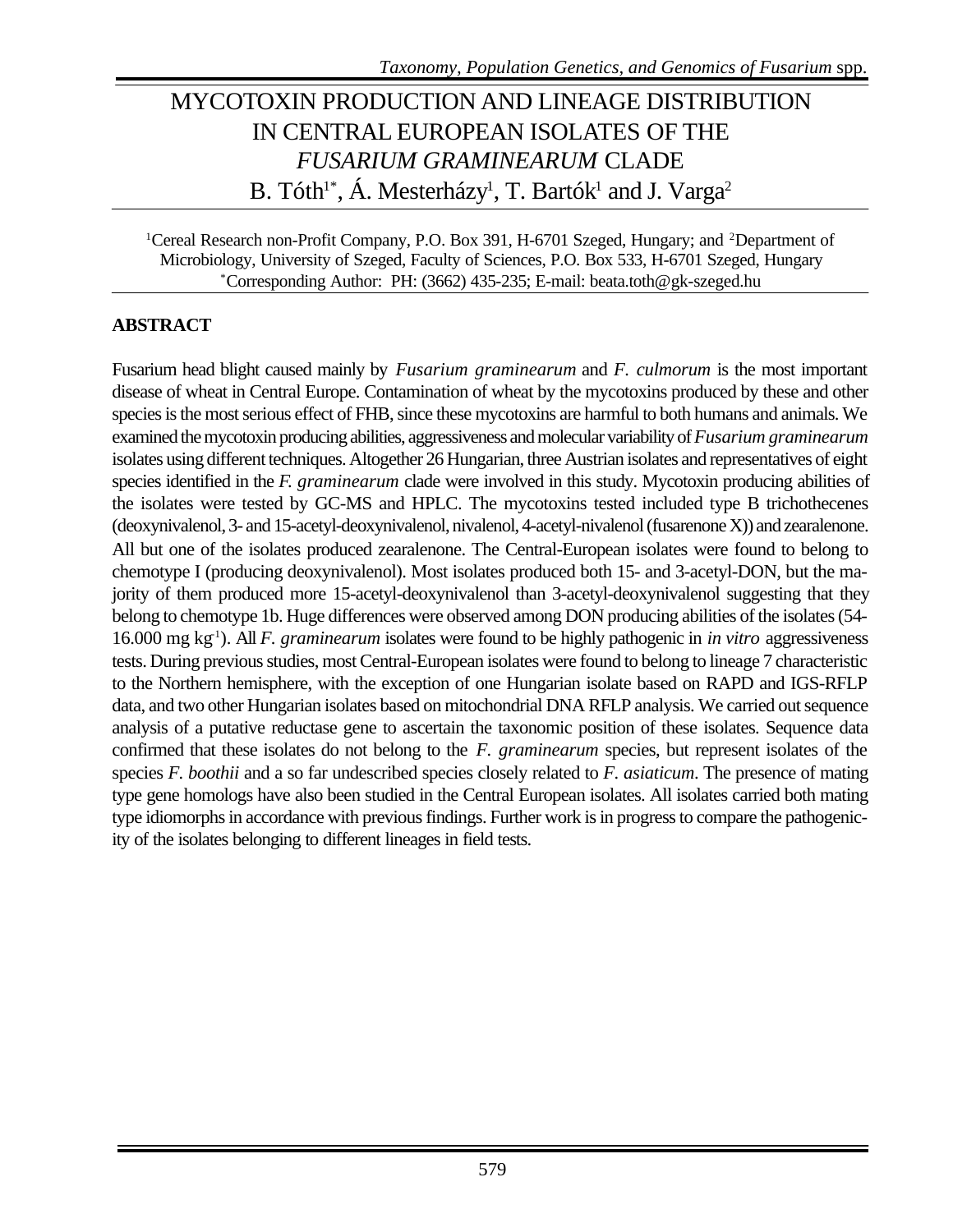# USING GENOMICS TO UNDERSTAND THE LIFE CYCLE OF *GIBBERELLA ZEAE* Frances Trail<sup>1,2\*</sup>, Iffa Gaffoor<sup>1</sup>, John Guenther<sup>1</sup> and Luis Velasquez<sup>1</sup>

<sup>1</sup>Department of Plant Biology; and <sup>2</sup>Department of Plant Pathology, Michigan State University, East Lansing, Michigan, USA \*Corresponding Author: PH: (517) 432-2939; E-mail: trail@msu.edu

#### **ABSTRACT**

In the last two years, the genome of *Gibberella zeae* has been sequenced and genome-based microarray chips have become available. These tremendous resources will provide an opportunity to study the life cycle of this important plant pathogen at a level not previously within reach. Over the last several years, we have characterized the development of perithecia *in vitro*, and more recently, we have elucidated the process of colonization of wheat tissue which leads to perithecium production*.* The latter studies have revealed the formation of vascular occlusions which prevent mycelia from colonizing the stem tissue. We have also been investigating the mechanism of forcible spore discharge in ascospore-producing fungi. For over 100 years, the working hypothesis has been that turgor pressure drives ascospore ejection. For the first time, we have shown that components of the ascus fluid are crucial to generating turgor within the ascus. The components include mannitol and ions. We are in the process of elucidating the role of each in discharge. In addition, we have identified a DNA binding protein that may be involved in controlling mechanism of ascospore discharge. These findings shed light on the environmental factors that influence spore discharge in the field.

How can we use genomics to extend these studies? We have begun to elucidate the gene expression shifts that accompany sexual development *in vitro* using a limited EST-based microarray. Genes showing highest expression level at earlier development stages were mainly those related to metabolism and cell type differentiation, while genes showed highest expression level at later development stages were mainly those related to cellular transport. We will be able to extend this survey to all of the genes in the genome with the new genome chip, and pinpoint those important for each developmental stage. We can identify the genes regulated by the DNA binding protein controlling discharge of spores, and thereby uncover the process whereby environmental factors are translated into spore release.

We have already used the genomic sequence to understand the production of mycotoxins. During host colonization, the fungus produces mycotoxins, including deoxynivalenol, zearalenone and aurofusarin, which make the grain unfit for human and animal consumption. Zearalenone and aurofusarin belong to the family of compounds called *polyketides*. Polyketides are produced by Polyketide Synthases (PKS) using acetyl or malonyl precursors. We used the recently released genomic sequence to identify all the PKS genes in the genome. We then disrupted each gene individually and analyzed the mutants phenotypically. We were able to assign function to five of 15 identified PKS genes. We continue to explore their role in the life cycle of this important pathogen.

These studies provide new targets for control of this devastating pathogen. Elucidation of the developmental processes underlying the disease cycle and the response of the pathogen to the environment is an important step towards developing integrated control strategies. This research provides information about infection pathways and serves as a basis for these and future investigations into the genetics of host-pathogen interactions.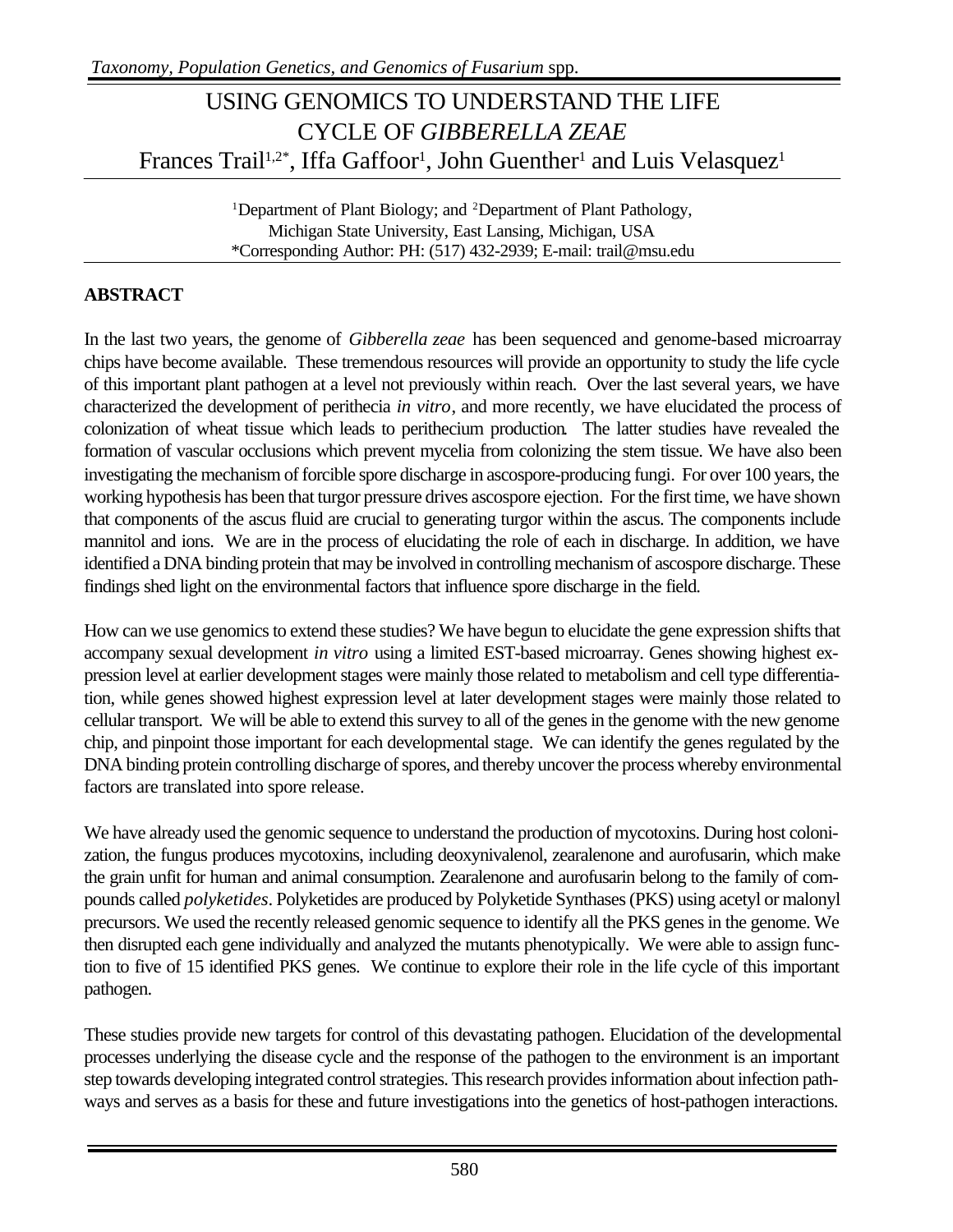### GECCO: A BIOINFORMATICS TOOL FOR COMPARATIVE ANALYSIS OF FUNGAL GENOMES Cees Waalwijk\* , Theo van der Lee, Roeland van Ham, Joost de Groot, René Klein-Lankhorst and Gert H.J. Kema

Plant Research International BV, P.O. Box 16, 6700 AA Wageningen, The Netherlands \*Corresponding Author: PH: 31-317-476286; Email: cees.waalwijk@wur.nl

#### **ABSTRACT**

Decisive steps in the interactions between hosts and pathogens occur at the onset of infection. During these stages the fungal biomass is still very limited and the majority of mRNAs will originate from the host. To get a better understanding of the genes involved in the infection process we generated cDNA libraries of infected plants. In order to avoid sequencing large numbers of ESTs, before obtaining fungal genes, we have developed a procedure that specifically enriches for fungal sequences during the early (and later stages) of infection. This allowed us to generate large datasets containing pathogen genes involved in the early stages of pathogenesis in various pathosystems. Together with the huge amounts of data available through several genome-sequencing efforts (Whitehead, Sanger, TIGR, JGI/DOE, Genescope) there is a great need for bioinformatics tools to mine and compare these large datasets. A bioinformatics platform has been developed that performs automated analysis of sequence datasets and allows for fast and robust comparison of different databases. Among 1724 *F. graminearum* in *planta* unigenes, we identified three ABC transporters that were not present in the annotated genome of *Magnaporthe grisea*, two of which were also absent in the *Neurospora crassa* genome. Among 4452 *in planta* unigenes from *Mycosphaerella graminicola*, we identified 41 unigenes involved in signal transduction, four of which were not previously identified in *N. crassa.*